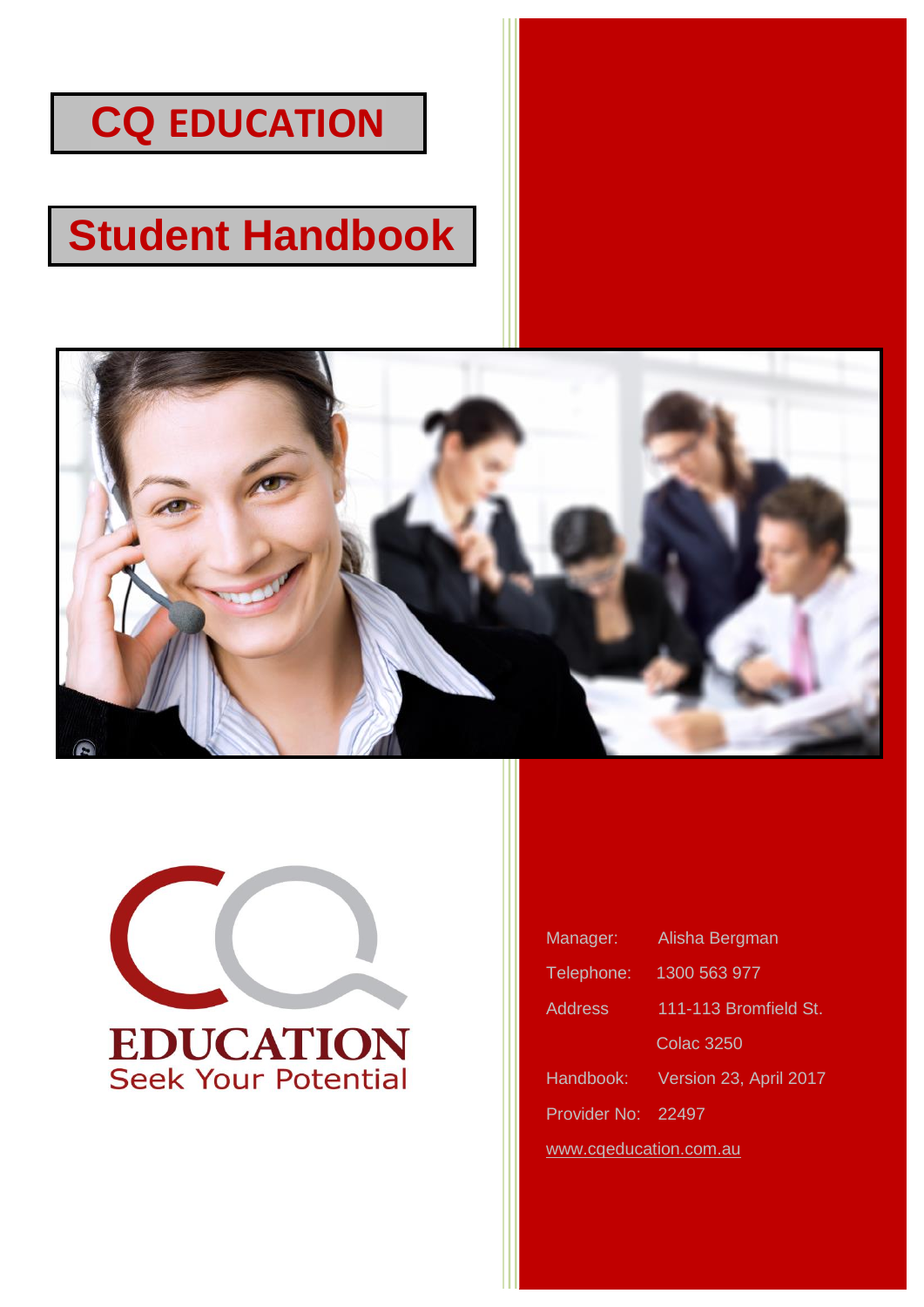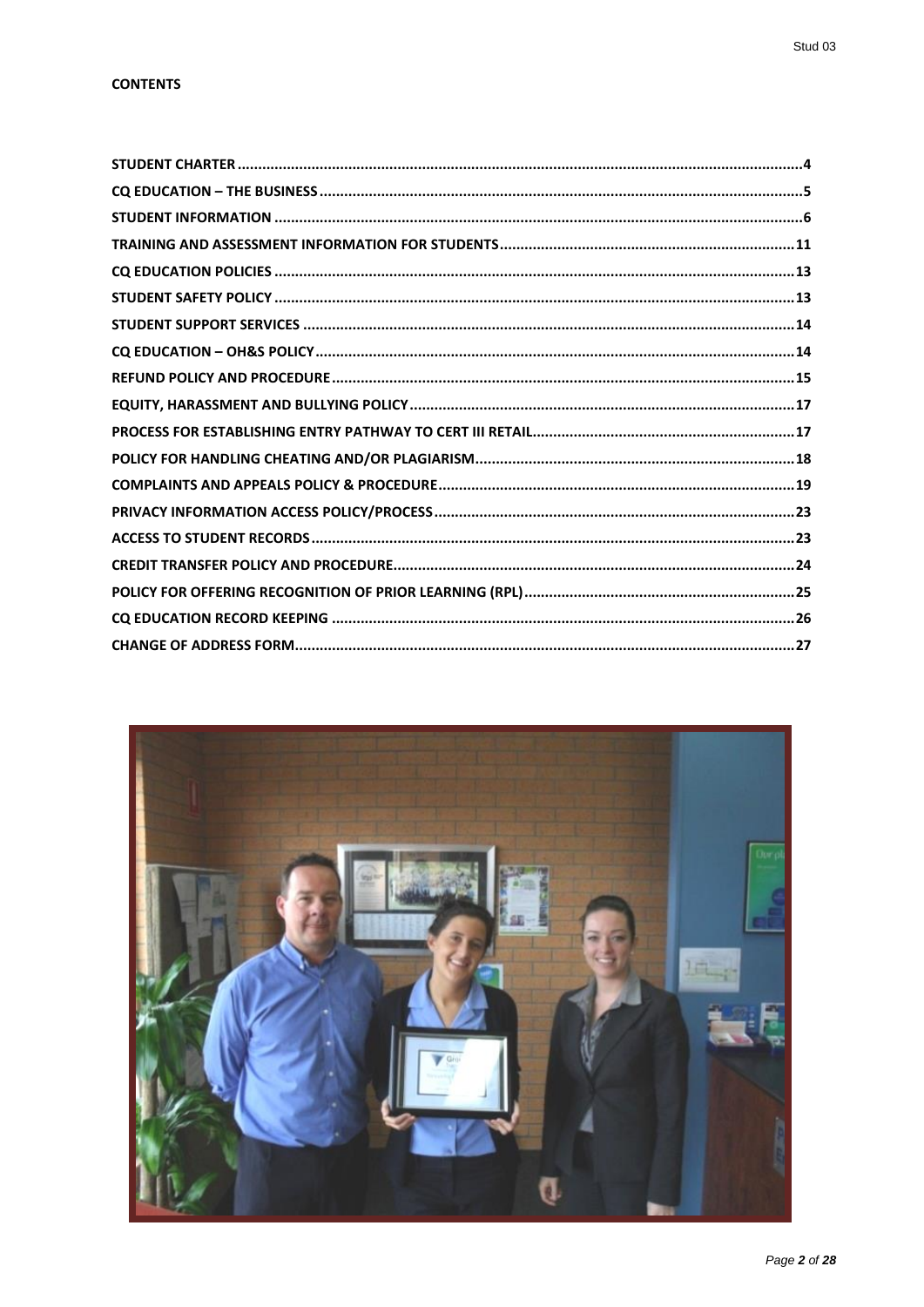# **NEW STUDENTS**

*Welcome, and thank you for selecting CQ EDUCATION as a partner in your new training adventure. The purpose of this manual is to assist new students to understand their rights and responsibilities in relation to training and to provide the necessary information to allow you to gain maximum benefit from your efforts while making the training as enjoyable and rewarding as we possibly can.*

*At CQ EDUCATION we will measure our success by the skills you gain, and the benefits you then deliver to your workplace.*

*Feel free to discuss any concerns or issues with your trainer, or if you feel more comfortable, with myself. I wish you every success in your training.*

*Kindest regards,*

**ALISHA BERGMAN**

*(CEO – CQ Education)*

# **STUDENT PERSONAL DETAILS**

| Telephone: ________________________ | ,我们也不会有什么。""我们的人,我们也不会有什么?""我们的人,我们也不会有什么?""我们的人,我们也不会有什么?""我们的人,我们也不会有什么?""我们的人                                                                                                                                              |  |
|-------------------------------------|-------------------------------------------------------------------------------------------------------------------------------------------------------------------------------------------------------------------------------|--|
|                                     |                                                                                                                                                                                                                               |  |
|                                     | <b>EMERGENCY CONTACT</b>                                                                                                                                                                                                      |  |
|                                     | Name: Name and the second contract of the second contract of the second contract of the second contract of the second contract of the second contract of the second contract of the second contract of the second contract of |  |
|                                     |                                                                                                                                                                                                                               |  |
| Telephone:________________________  | <u> 1999 - Johann Stoff, deutscher Stoff, der Stoff, der Stoff, der Stoff, der Stoff, der Stoff, der Stoff, der S</u>                                                                                                         |  |
|                                     |                                                                                                                                                                                                                               |  |
|                                     |                                                                                                                                                                                                                               |  |
|                                     |                                                                                                                                                                                                                               |  |
|                                     |                                                                                                                                                                                                                               |  |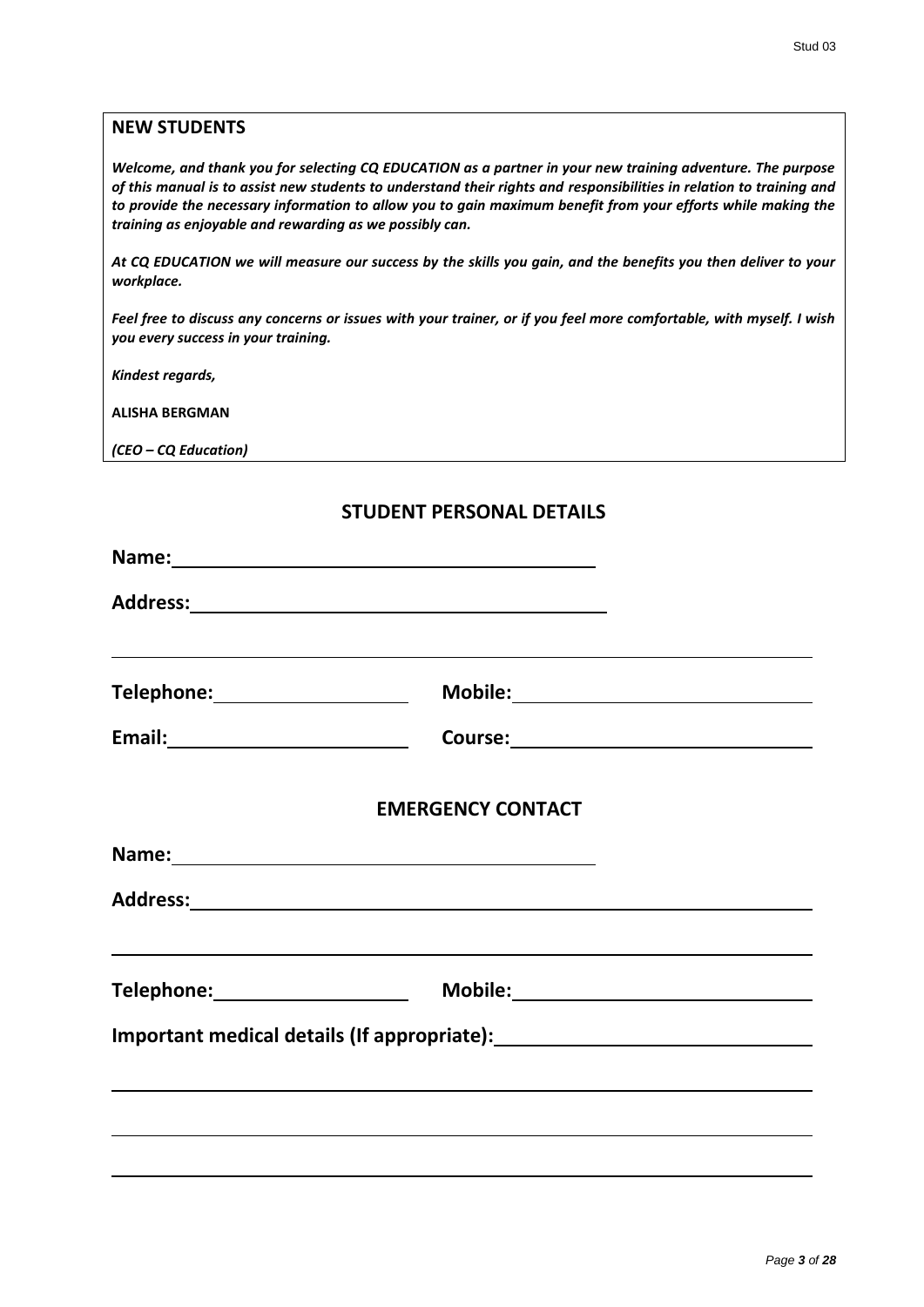# <span id="page-3-0"></span>**STUDENT CHARTER**

**CQ EDUCATION** is committed to the provision of "Best Quality" training for all students in a safe, friendly, encouraging and stimulating environment.

We recognize that people undertake training for a variety of reasons. It is our wish that each student achieves their work objectives in their own individual way.

We accept the proposition that people are entitled to be safe and protected from harm in their workplace – even from the results of their own actions. This is why a lot of our resources and thinking are devoted to OH&S matters and the prevention of accidents.

#### **YOUR STUDENT RIGHTS**

#### **Students are entitled to:**

- Clear, comprehensive course information
- Full explanation of costs and fees in advance
- Be treated with equity, dignity and respect
- Timely and constructive feedback
- Attend training without discrimination or harassment
- Qualified teachers who are thoroughly prepared
- Recognition for prior learning
- Voice concerns and raise training related issues in an environment of mutual respect
- Clean and well maintained class facilities

#### **AND RESPONSIBILITIES**

#### **Students are expected to:**

- Respect the rights and welfare of other stakeholders
- Behave in a manner which contributes to orderly and effective training
- Only use training facility property (to which they are entitled) responsibly and safely
- Ensure that submissions for assessment are honestly prepared and presented
- Comply with lawful directions from training provider staff when taking part in training
- Always act lawfully and respectfully

#### **Please take the time to read the Student Safety Policy (page 12) carefully**.

If at any time you require advice or assistance on OH&S or any other matter, we will be more than happy to discuss things and work with you toward an appropriate solution.

# "Live as if you were to die tomorrow, Learn as if you were to live forever."

**Mahatma Gandhi**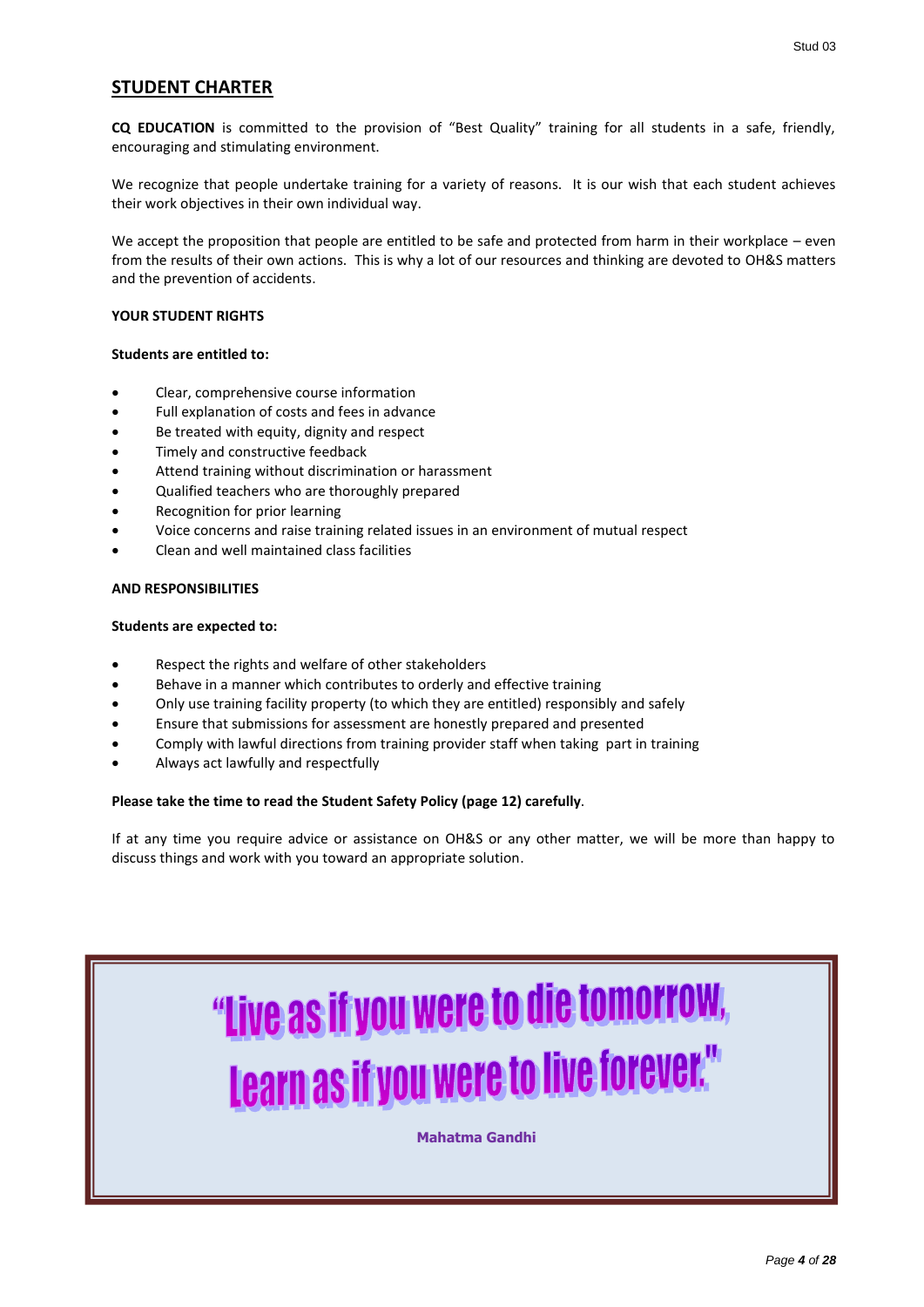# <span id="page-4-0"></span>**CQ EDUCATION – THE BUSINESS**

**CQ Education** has been developed to capitalise on increasing demand from employers for applicants with added business skills and training.

**Eligible trainers** now have the capacity to build their existing qualifications by training **locally.**

CQ Education is an equal opportunity training facility and encourages individuals with disabilities to study with us. Eligible individuals may access government funding.

People currently working are now able to gain **Nationally Accepted Qualifications** in courses consistent with the CQ Education scope of registration.

All training is carried out to strict quality assured guidelines that are audited to ensure complete adherence to the **Standards for RTOs 2015** and **Australian Skill Quality Authority (ASQA)** requirements.

#### **CONTACTING CQ EDUCATION**

Contact may be made by either:

- **Calling at Head Office – 111-113 Bromfield Street, Colac**
- **By Mail PO Box 380 Colac 3250**
- **Telephone 1300 563 977**
- **Fax 1300 315 212**
- **Email [info@cqeducation.com.au](mailto:info@cqeducation.com.au)**

#### **CQ EDUCATION CUSTOMER SERVICE**

#### **Customer Service staff are available to assist you with:**

- 1. Student Application and Enrolment forms
- 2. Available courses and course information
- 3. Concessions available and eligibility for courses
- 4. Any security concerns, to or from classes
- 5. Fees payable, refund policy and receipts
- 6. Results and progress reports
- 7. Concerns or complaints
- 8. Policies and procedures
- 9. Office hours : 9.00 am to 5.00 pm. Monday to Friday

#### **INFORMATION SESSIONS AND ENROLMENT**

#### **Prior to the start of training CQ Education will hold an orientation session for all participants:**

- 1. Program outline
- 2. Participant, employer and trainer/assessor responsibilities (Inc. Code of Practice)
- 3. Enrolment
- 4. Explanation of Competency Based Training
- 5. Recognition of Prior Learning (RPL) and evidence required to achieve RPL
- 6. Training plan and what it means
- 7. Training delivery how, where, when
- 8. Time release for training (flexible, but generally a maximum of 3 hours per week)
- 9. Training resources and assessment processes
- 10. Certification how, when

#### **TRAINING GUARANTEE**

Once a student has commenced a training program with CQ Education, we agree to work together with them to produce a unified approach in the achieving of the relevant qualification they are undertaking. CQ Education is responsible for all training and assessment services provided as part of your training program. All training and assessment activities will be conducted by CQ Education staff (trainers and assessors). CQ Education does not engage in any third party delivery.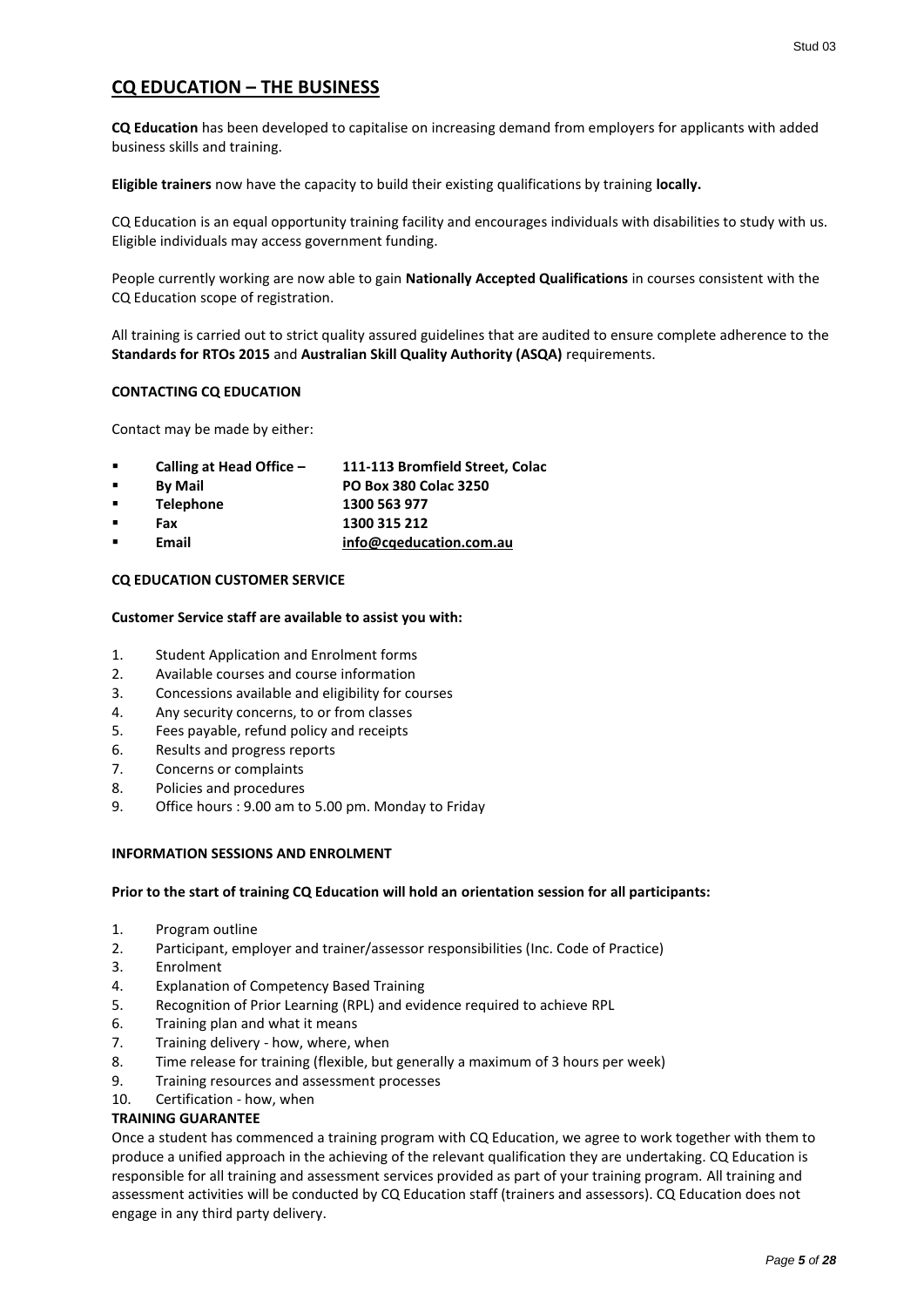# <span id="page-5-0"></span>**STUDENT INFORMATION**

#### **WELCOME**

We are delighted to be able to offer you a quality training service, and look forward to developing a productive relationship with you during your training and assessment.

CQ Education is a Registered Training Organisation (RTO). This means that the accredited training we offer leads to nationally recognised Statements of Attainment. These can make up part of a qualification if you decide to continue with your vocational training elsewhere.

#### **WHAT IS THE PURPOSE OF THIS DOCUMENT?**

*As an RTO, we need to provide information about our policies and procedures, and a summary of obligations, to learners before they enroll. This paper tells you a little about the services we provide and what we expect from our learners. Please ask our staff if you need further clarification, or have any questions.*

#### **ACCESS AND EQUITY**

In summary, access and equity is about everyone being treated fairly without discrimination. This includes you being able to enrol and participate regardless of any irrelevant characteristics such as your ethnic background, sex, religion, race, disability, age, marital status, parental status.

It also includes us considering reasonable adjustments to training and assessment if you have a disability, and providing these within resources. If you have any special needs, we encourage you to tell us about them so we can work to meet your needs, and keep you on track.

#### **WHO IS RESPONSIBLE FOR ACCESS AND EQUITY?**

**We all are.** You have responsibilities to treat others fairly while in training. We must treat you fairly in providing goods and services to you. For example, we offer alternative modes of assessment for participants with special needs who might need reasonable adjustments to be made (such as larger print for people with visual impairments). We work very hard to ensure our training is industry and participant focused.

#### **TRAINING PACKAGES**

Training Packages are the basis for nationally recognised training and include nationally recognised units of competency and qualifications.

Training Packages can provide a career pathway. The training we offer can provide one unit of competency that is used in various qualifications, or a full qualification such as the Certificate II in Retail Services.

#### **WHAT IS COMPETENCY?**

Training and assessment in the vocational sector is **competency-based**. Through our training programs we will provide you with learning experiences and activities that progressively build and assess your knowledge and skills.

During the process your assessor will make a judgement about whether you are competent (or not yet competent) against the requirements of the unit. To be assessed as competent, you must demonstrate that you can apply the **skills, knowledge and attitudes** as set out in the unit of competency, to the **standard of performance expected in the workplace**.

Your assessment could include processes such as: oral or written tests, practical demonstrations, projects, portfolio or diary completion, role plays, assignments and practical application of skills in your workplace (or simulated workplace) setting.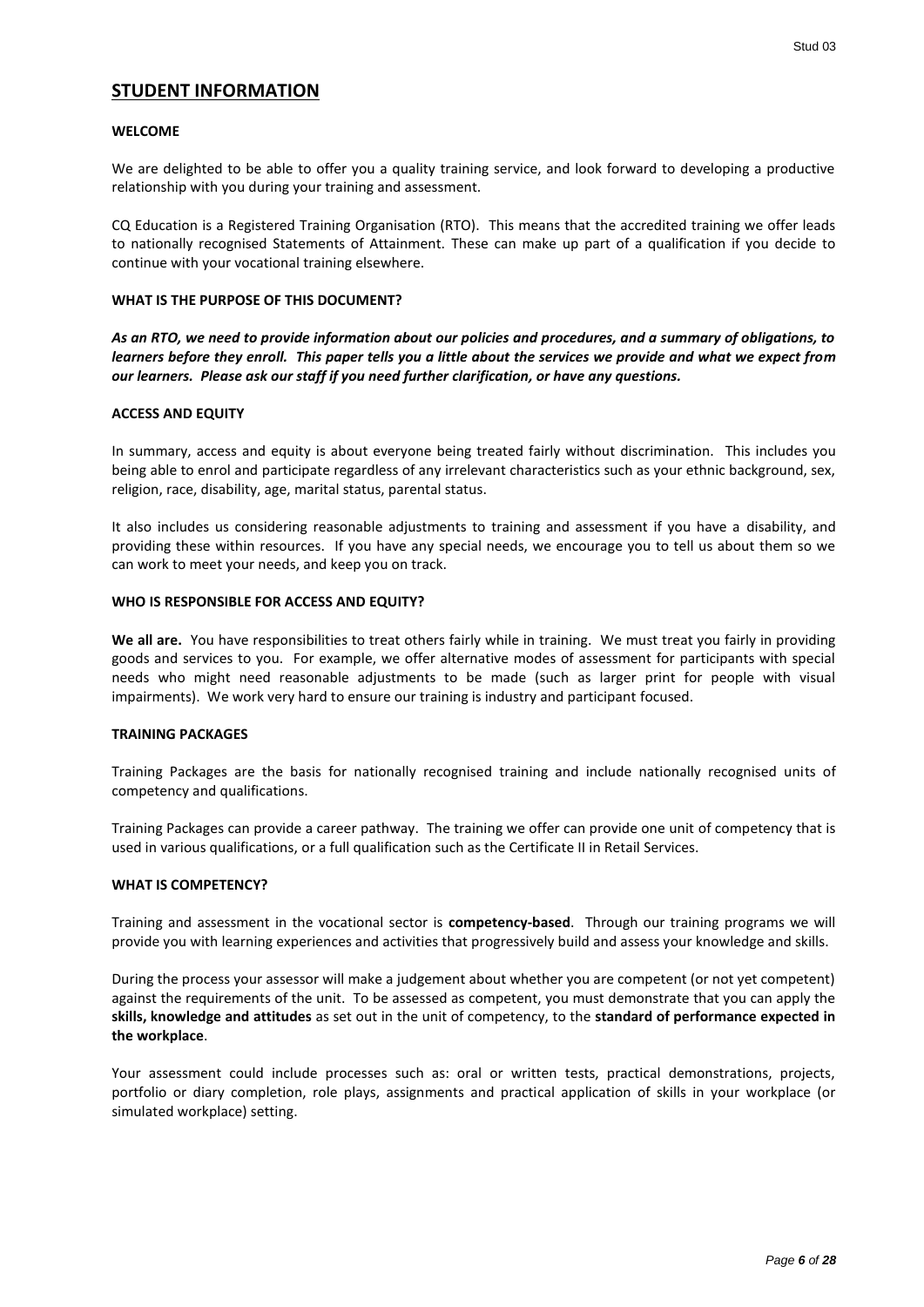#### **IN CONDUCTING ASSESSMENTS, YOUR ASSESSOR MUST:**

- Check off assessment outcomes using assessment tools designed for each unit.
- Ensure assessment also focuses on how you manage tasks, contingencies and job roles in applying the skills (to a workplace standard).
- Gather sufficient evidence to enable valid judgements to be made.
- Ensure the language, literacy and numeracy skills in assessments are consistent with workplace requirements.
- Comply with the assessment requirements stated in the unit of competency.

#### **Your assessor will also:**

- Provide you with feedback about the outcomes of the assessment, and give you guidance on options.
- Keep a record of the outcomes and processes.(See information on pages 11 and 12)

Once you are deemed competent in a unit or units, you will be eligible for a nationally recognised Statement of Attainment for those units of competency or an AQF qualification for a full qualification (with the units listed on the reverse).

If you disagree with an assessment decision, we encourage you to discuss this with your assessor. However you may make a formal appeal. A re-assessment with another internal assessor will be offered. If this is not satisfactory to you, the appeal will be referred to another assessor from another RTO.

If you have a complaint, or would like to appeal any assessment decisions, you may do this through our *Complaints and Appeals Procedures*—you can get a full copy of these from the Quality Assurance Officer, Gemma Middleton, 1300 563 977.

#### **RECOGNITION OF PRIOR LEARNING (RPL)**

In some cases, people may have already gained some of the skills described in units. If you have gained skills through non-formal on-the-job training or life experience that relates to the training offered, you can request an RPL assessment. You will need to provide evidence. (See page 25)

#### **CREDIT TRANSFER (NATIONAL RECOGNITION)**

Credit Transfer: Credit transfer assesses the initial course or subject that an individual is using to claim access to, or the award of credit in, a destination course. The assessment determines the extent to which the client's initial course or subject is equivalent to the required learning outcomes, competency outcomes, or standards in a qualification. This may include credit transfer based on formal learning that is outside the AQF.

Under national agreements CQ Education will recognise all relevant Qualifications and Statements of Attainment issued by any other Registered Training Organisation (RTO).

So, if you have any of the units we offer, show us your original Statement of Attainment or qualification, and if they are the same, we will recognise them. This means you do not need to enrol in any units you already hold. Under credit transfer arrangements you can achieve credit for any relevant completed studies, even if undertaken as part of a different study course. Students will have the option to apply for Credit Transfer through enrolment. (See page 24)

#### **COLLECTION OF PERSONAL INFORMATION**

CQ Education collects personal information about its participants to provide our professional services and to effectively manage our business. All information is stored securely and is not given to a third party unless there is an immediate need to do so or a contractual requirement.

We collect sufficient information from you on enrolment to provide you with services. We will not collect sensitive information unless you consent, it is required by law, or other special circumstances such as for health or safety.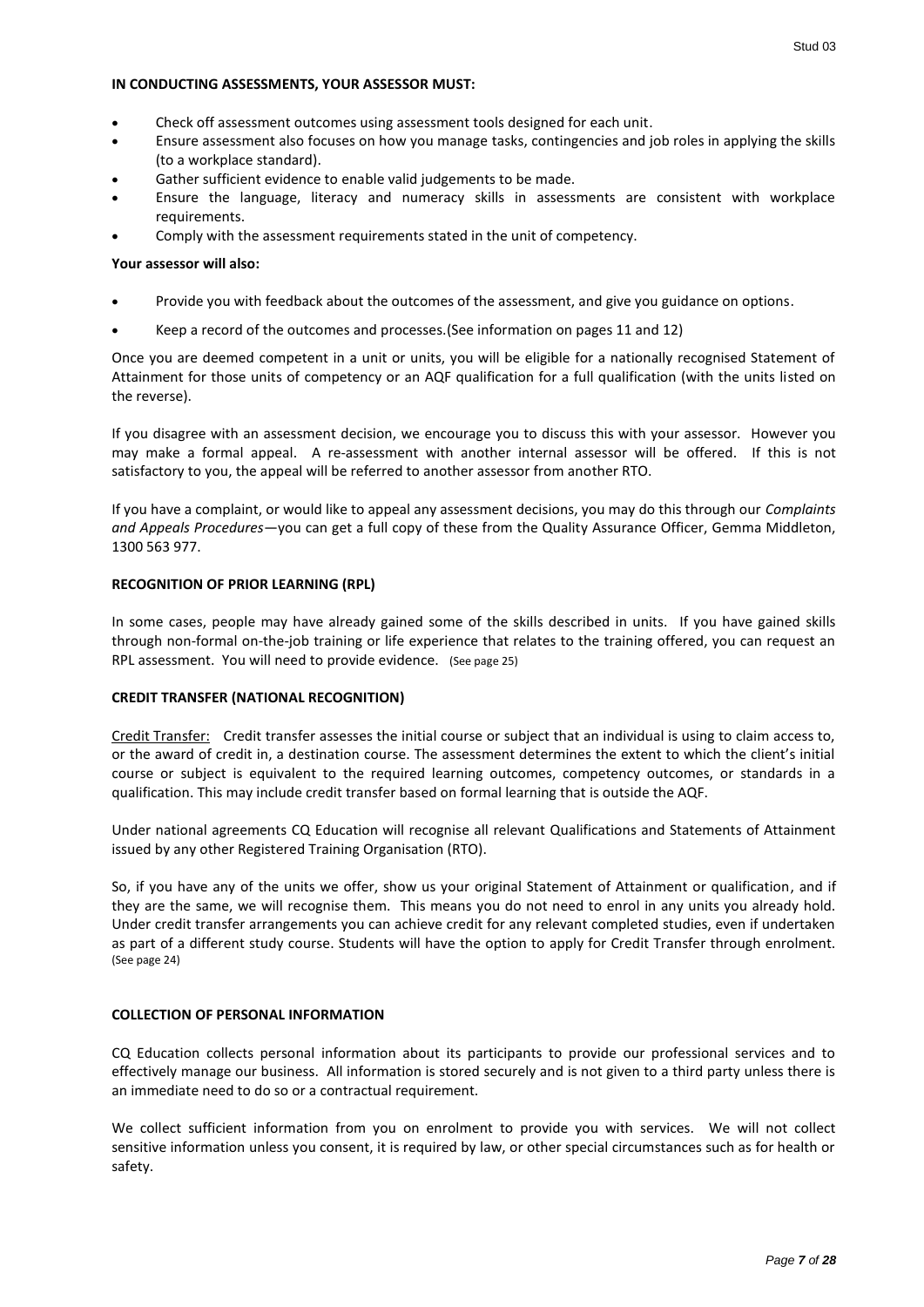Students and stakeholders shall be notified of any significant changes to the management and operations of CQ Education. These changes include but are not limited to:

- o Ownership changes
- o Address changes to Head Office location or any permanent locations where the RTO is delivering training and assessment services (addition of new facilities, cessation of existing facilities)
- o Any third party arrangements if applicable

#### **PARTICIPANT SUPPORT**

As we have small numbers of students in our groups, our trainers will provide you with individual support and guidance. However, if at any time during your participation you require any welfare or guidance services, please feel free to contact our Quality Assurance Officer, Gemma Middleton.

We will try to meet your needs within our resources, or assist you in referral to other agencies.

#### **COMPLAINTS AND APPEALS**

If you believe you have been treated unfairly or wish to appeal any of our decisions (including assessment decisions) you are have a right to do so under our Complaints and Appeals Procedures.

You have the right to be heard if you have a complaint or appeal, and we will deal promptly, fairly, and confidentially, with your complaint, or appeal using independent people. While we try to resolve complaints informally where possible, formal complaints and appeals must be submitted in writing, and there is a form to help with this.

We will deal promptly, fairly and confidentially with all complaints and appeals—with the wishes of the complainant in mind—and use the information gained to improve our products and services.

We will treat all complaints and appeals in confidence, use independent people to hear formal complaints and will involve only those people who need to know, and then only with the complainant's permission. We will promptly act on any complaint found to be substantiated.

Contact your trainer if you have a complaint, or wish to appeal, any decision we have made. If this is difficult to do on your own, you may ask someone to do it on your behalf, or to be with you, when you make a complaint, or appeal. If your complaint is about the trainer please contact our Quality Assurance Officer, Gemma Middleton.

#### **PRIVACY**

CQ Recruitment complies with Privacy legislation in all its dealings with participants. We take all reasonable steps to protect the privacy of the personal information that we hold. This policy sets out how we intend to do so.

We may use or disclose your personal information:

- For the purpose for which it was collected.
- Where you have consented to the use or disclosure.
- To maintain our relationship with you.
- For purposes related to QLC's research, planning, service development, security and risk management.
- To the extent that we are required or authorised by law to do so.

We may also use your personal information to keep you informed of our services, events and developments in the training sector and other matters. We also are required as an RTO to continuously improve our services.

If you do not wish to be contacted for those purposes, please let us know using the contact details set out at the end of this booklet. We aim to provide you with information and invitations that we consider may be of interest or relevant to you.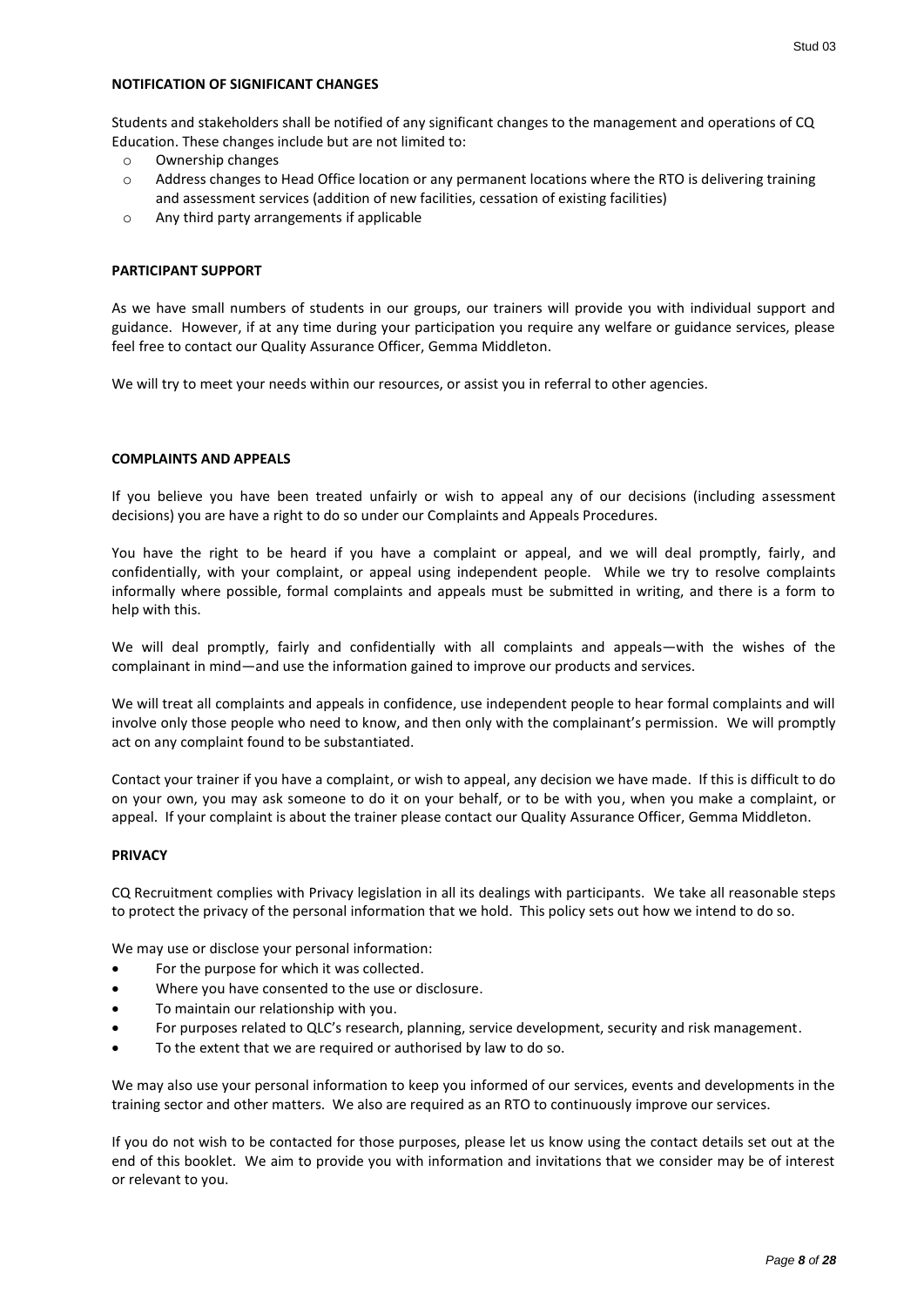If you wish to access your personal information, please contact the Training Manager. We will provide access (in the presence of the Training Manager) on request, unless there are legal or administrative reasons that prevent this. If access is denied we will inform you of the reasons.

Where you believe personal information is not accurate, you can request correction.

#### **FEES AND CHARGES**

The RTO will not require, either directly or through a third party, a prospective or current learner to prepay fees in excess of \$1500 and therefore is able to adequately ensure protection of course fees in line with the Standards for Registered Training Organisations 2015 requirements.

Student fees are also protected by the RTO's fair and reasonable refund policy and procedure which is provided to students prior to enrolment. The conditions of the Refund Policy and Procedure are outlined in the Student Information Handbook, the Enrolment Form, and are available by request.

These refund arrangements and the availability of the complaints and appeals processes, does not remove the client's right to take action under Australia's consumer protection laws, including but not limited to a statutory cooling-off period, if one applies.

| <b>Course Name and Code</b>      | <b>Fee for Service</b> |            |            | Government Funded (Vic) |                  |
|----------------------------------|------------------------|------------|------------|-------------------------|------------------|
|                                  | Enrolment              | Tuition    | Total      | No Concession           | With Concession  |
| SIR20216 Cert II Retail Services | \$450.00               | \$1,076.25 | \$1,526.25 | \$2.87 / Hr(N/A)        | \$1.57 / Hr(N/A) |
| SIR30216 Cert III Retail         | \$450.00               | \$1,248.45 | \$1,698.45 | \$1,698.45(N/A)         | \$699.69(N/A)    |
| ICPCCWHS1001                     |                        |            |            |                         |                  |
| Prepare to Work Safely           |                        |            | \$165.00   | N/A                     | N/A              |
| in the Construction Industry     |                        |            |            |                         |                  |

The fee structure for courses delivered by CQ Education is as follows:

*NOTE: This training is delivered with Victorian and Commonwealth Government funding under the Victorian Training Guarantee.*

#### *KFC trainees are employed by Victorian Group Training Company Limited and will not be expected to contribute personally toward the cost of training.*

CQ Education staff will test your eligibility for Government assistance as part of the enrolment process and advise you accordingly. New regulations limit the Government funded courses that students are entitled to undertake in any year. Please check with your trainer or CQ Education staff if this might impact on your plans for further training.

NOTE: Should the RTO cancel the course prior to completion, or is unable to provide the course for which the original enrolment and payment has been made for any reason including closure, then a full refund of unused tuition fees will apply.

## **EXPECTATIONS OF PARTICIPANTS**

CQ Education expects participants to make a positive contribution and to treat others with respect and courtesy, and we will treat any inappropriate behaviour very seriously (see Student Responsibilities).

For example, we expect you to:

 Ensure your behaviour is reasonable, for example that it is in line with the standard of behaviour expected in the workplace, families or the general community.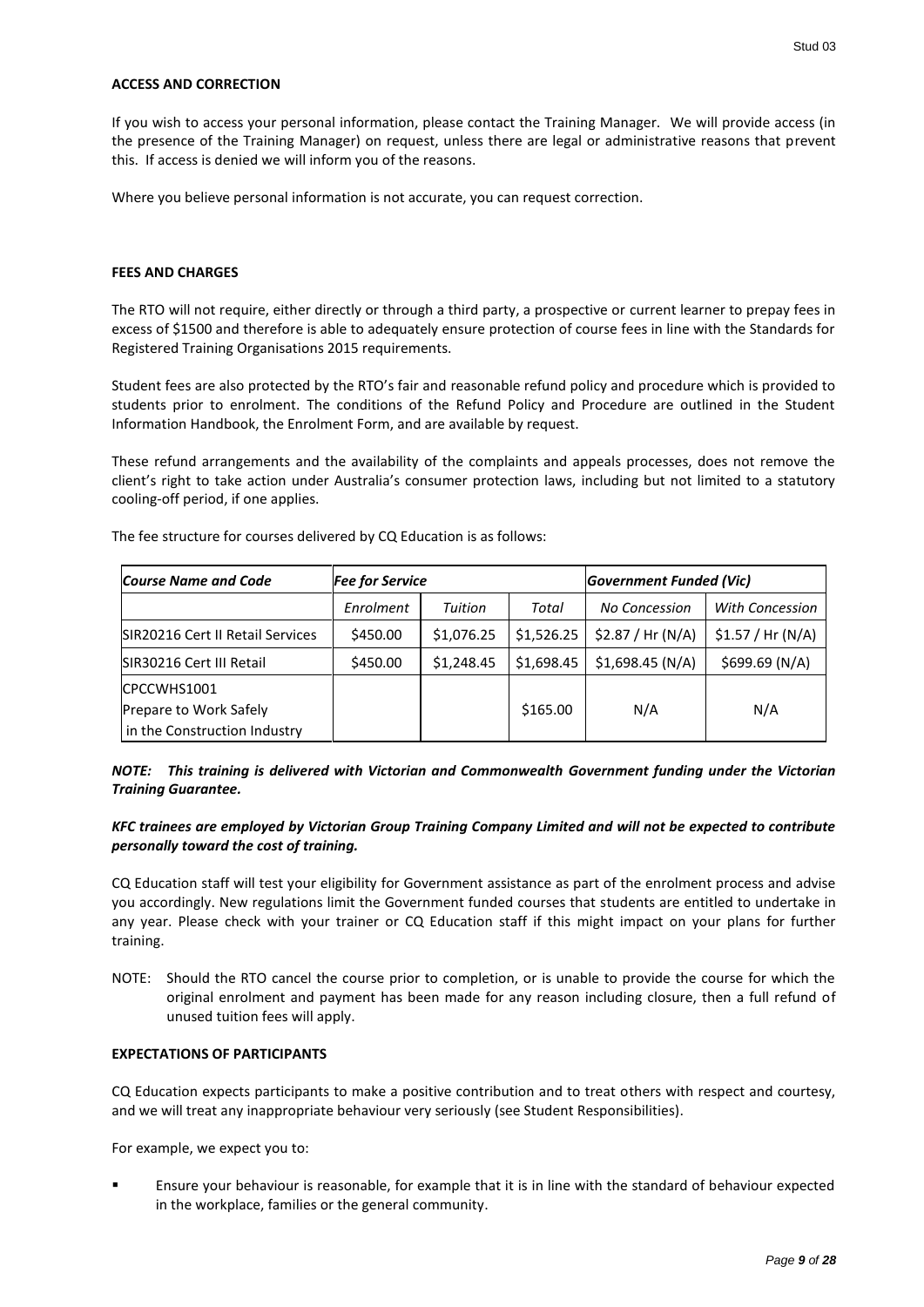- Be fair and reasonable to others—we take any harassment or discrimination very seriously and will take immediate action if we think participants are being discriminatory.
- **Ensure all your actions and language meet community expectations.**
- Follow the reasonable requests of your trainer or assessor.
- **Participate to the best of your ability in training and assessment activities.**

We reserve the right to suspend or cancel any participant who does not meet our expectations. If this happens any fees paid will be forfeited.

#### **UNIQUE STUDENT IDENTIFIER**

It is a requirement that all learners must provide a Unique Student Identifier (USI) to CQ Education before a Qualification or Statement of Attainment can be issued (unless a USI Exemption has been granted by the Department of Education and Training).

CQ Education will include provision for the USI on the Enrolment Form and encourage all students to generate their own USI. The RTO will also provide information on the Enrolment Form on how to apply for a USI exemption, and inform students that if a USI exemption is granted then the results of the training will not be accessible through the Commonwealth and will not appear on any authenticated VET transcript prepared by the Registrar.

#### USI Exemption

A person with a genuine personal objection to being assigned a USI can apply for an exemption to the Student Identifiers Registrar. To apply for an exemption, the student must complete the Commonwealth Statutory Declaration Form found at:<https://www.usi.gov.au/documents/usi-statutory-declaration>

The student must send it to the register at the following address: Student Identifiers Registrar C/- Department of Education and Training GPO Box 9880 Canberra ACT 2601

**If a USI exemption is granted then the results of the training will not be accessible through the Commonwealth and will not appear on any authenticated VET transcript prepared by the Registrar.**

#### **CONTACT US**

If you have any questions or feedback about any issues, or wish to make a complaint about the way in which we have handled your personal expectations, please contact us as set out below:

| Phone:   | 1300 563 977                |
|----------|-----------------------------|
| Address: | Compliance Manager          |
|          | <b>CQ Education Pty Ltd</b> |
|          | 111 - 113 Bromfield Street  |
|          | COLAC VIC 3250              |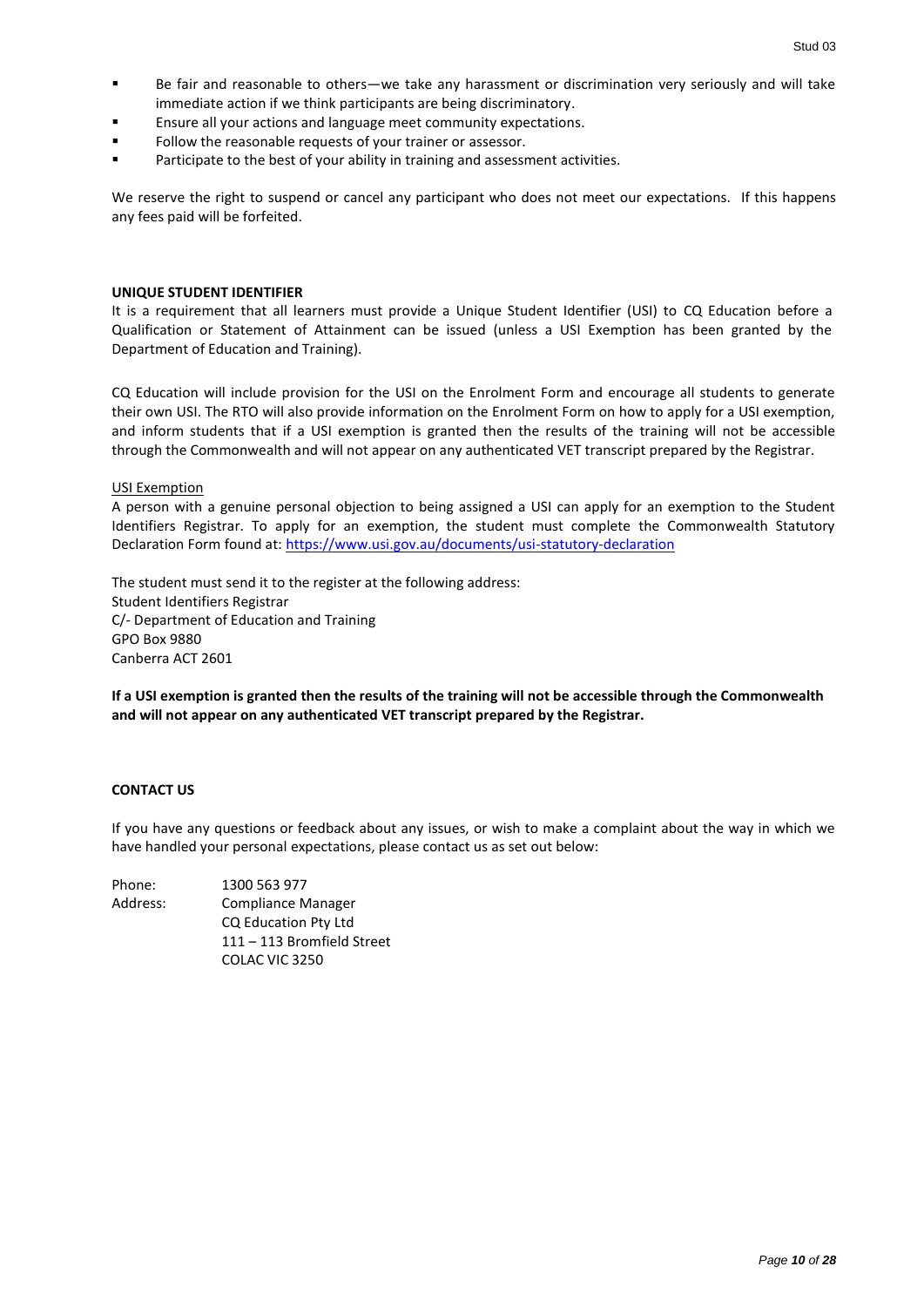# <span id="page-10-0"></span>**TRAINING AND ASSESSMENT INFORMATION FOR STUDENTS**

#### **HOW YOU WILL BE ASSESSED**

The process you will be following is known as a competency-based assessment. The difference between this process and traditional forms of assessments is that evidence of your current skills and knowledge will be measured against national and international standards of best practice, not against the learning you have undertaken either recently or in the past.

Furthermore, the assessment will be concerned with how you apply the skills and knowledge in your workplace, not in the training room or in a hypothetical case study.

The assessment tasks utilized in this training have been designed to enable you to demonstrate the required skills and knowledge and produce the critical evidence required so you can successfully demonstrate competency at the required standard.

The following table shows you how to achieve a satisfactory result against the criteria for each type of assessment task.

#### **WHAT HAPPENS IF YOUR RESULT IS 'NOT YET COMPETENT' FOR ONE OR MORE ASSESSMENT TASKS?**

Our assessment process is designed to answer the question "has the desired learning outcome been achieved yet?" If the answer is "Not yet", then we work with you to see how we can get there.

In the case that one or more of your assessments has been marked 'NYC', your trainer will provide you with the necessary feedback and guidance, in order for you to resubmit your responses.

#### **WHAT IF YOU DISAGREE ON THE ASSESSMENT OUTCOME?**

You can appeal against a decision made in regards to an assessment of your competency. An appeal should only be made if you have been assessed as 'Not Yet Competent' against specific competency standards and you feel you have sufficient grounds to believe that you are entitled to be assessed as competent.

You must be able to adequately demonstrate that you have the skills and experience to be able to meet the Learning Outcomes of modules you are appealing against the assessment of.

You can request a form to make an appeal and submit it to your trainer, the Course Coordinator, or the Administration officer. CQ Education will examine the appeal and you will be advised of the outcome within 14 days. Any additional information you wish to provide may be attached to this form.

#### **WHAT IF I BELIEVE I AM ALREADY COMPETENT BEFORE TRAINING?**

If you believe you already have the knowledge and skills to be able to demonstrate competence in this unit, speak with your trainer, as you may be able to apply for Recognition of Prior Learning (RPL).

#### **LEARNER RESOURCE GUIDES for Students are available on the CQ Education website through the Student Portal.**

**Login details:** Password: CQTraining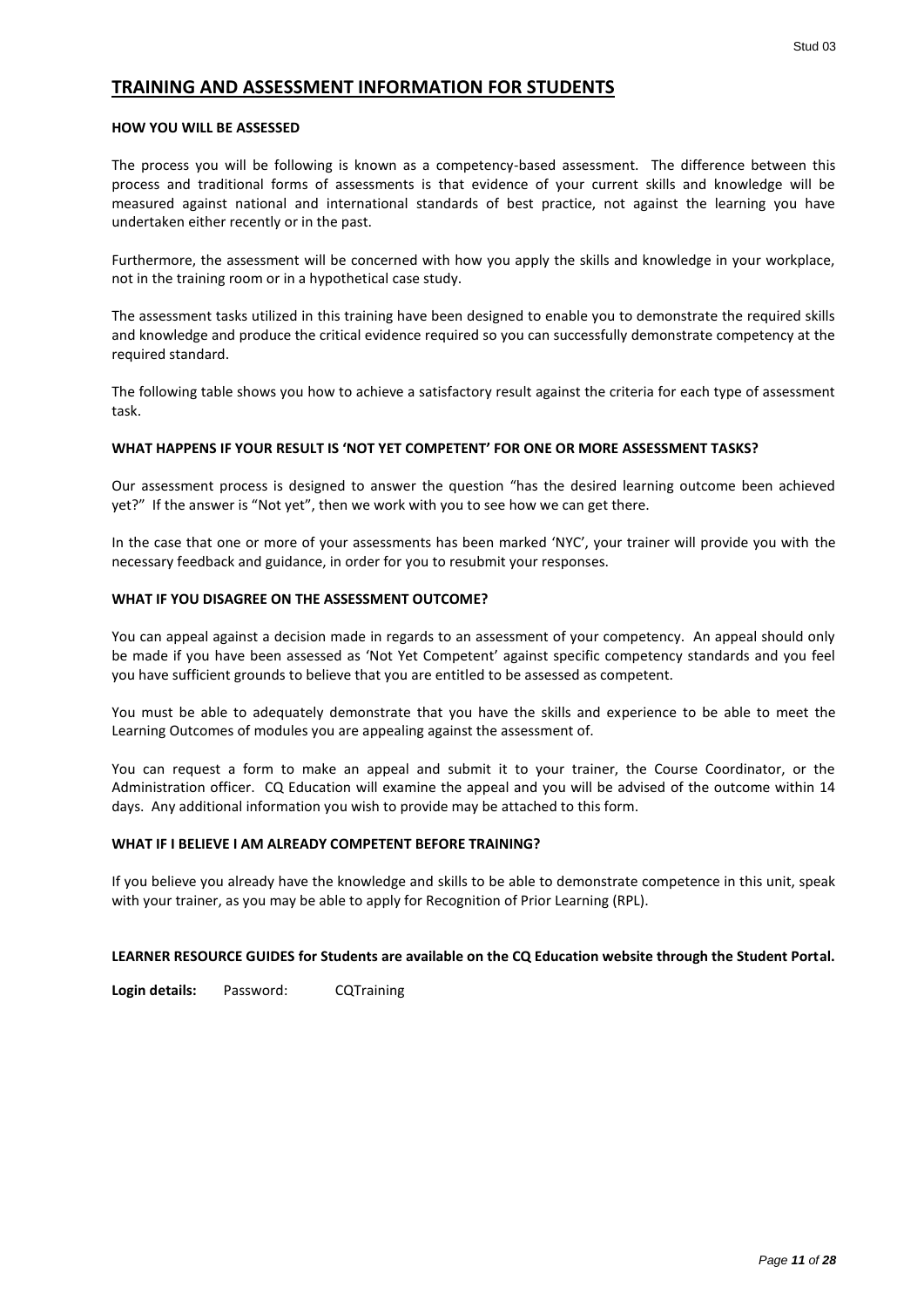| <b>Task</b>                                                          | <b>Satisfactory Answer</b><br>(= "Competent")                                                                                                        | <b>Non Satisfactory Answer</b><br>(= Not Yet Competent)                                                                                                                                           |
|----------------------------------------------------------------------|------------------------------------------------------------------------------------------------------------------------------------------------------|---------------------------------------------------------------------------------------------------------------------------------------------------------------------------------------------------|
| Portfolio Evidence                                                   | The assessor will mark evidence provided<br>against the key competencies of the unit                                                                 | Evidence provided does not meet all of<br>the key competencies in the unit                                                                                                                        |
|                                                                      | All questions answered correctly                                                                                                                     | Incorrect answers for one or more<br>questions                                                                                                                                                    |
| Questions<br>(Written or verbal)                                     | Answers address the question in full; referring<br>to appropriate sources from your workbook<br>and/or workplace                                     | Answers do not address the question in<br>full. Does not refer to appropriate or<br>correct sources.                                                                                              |
| 3 <sup>rd</sup> . party judged on<br>performance in the<br>workplace | Supervisor or manager observes work<br>performance and confirms that you<br>consistently meet the standards expected from<br>an experienced operator | Could not demonstrate consistency. Could<br>not demonstrate the ability to achieve the<br>required standard                                                                                       |
|                                                                      | The assessor will mark the project against the<br>detailed project guidelines/instructions                                                           | Does not follow project<br>guidelines/instructions                                                                                                                                                |
|                                                                      | Attachments/appendices if requested are<br>attached                                                                                                  | Requested supplementary items are not<br>attached                                                                                                                                                 |
| Project                                                              | All requirements of the project are<br>addressed/covered.                                                                                            | Response does not address the project<br>requirements in full; is missing a response<br>for one or more areas.                                                                                    |
|                                                                      | Responses must refer to appropriate sources                                                                                                          | One or more of the project requirements<br>are answered incorrectly.                                                                                                                              |
|                                                                      | from your workbook and/or workplace                                                                                                                  | Does not refer to or utilize appropriate or<br>correct sources of information                                                                                                                     |
| Observation in<br>workplace/role<br><b>Play Simulation</b>           | All elements, criteria and critical aspects of<br>evidence, are demonstrated at the appropriate<br><b>AQF</b> level                                  | Could not demonstrate elements, criteria<br>and critical aspects of evidence, at the<br>appropriate AQF level                                                                                     |
| Case Study<br>Comprehension<br>and Associated                        | All comprehension questions answered<br>correctly; demonstrating an application of<br>knowledge of the topic to the case study                       | Lack of demonstrated comprehension of<br>the underpinning knowledge (remove)<br>required to complete the case study<br>questions correctly.<br>One or more questions are answered<br>incorrectly. |
| Questions                                                            | Answers address the question in full; referring<br>to appropriate sources from your workbook<br>and/or workplace                                     | Answers do not address the question in<br>full; do not refer to appropriate sources.                                                                                                              |

# **QUALIFICATIONS & STATEMENTS OF ATTAINMENT**

CQ Education is responsible for the issuance of AQF certification to any student who successfully completes an accredited program – Qualification or Unit of Competency.

All learners will be issued with a Qualifications or Statement of Attainment within 30 days of completion (or partial completion) of their course provided that the student successfully completed all required assessment tasks, full payment of fees has been received by the RTO, and the student has a USI number (unless a USI exemption applies for the student).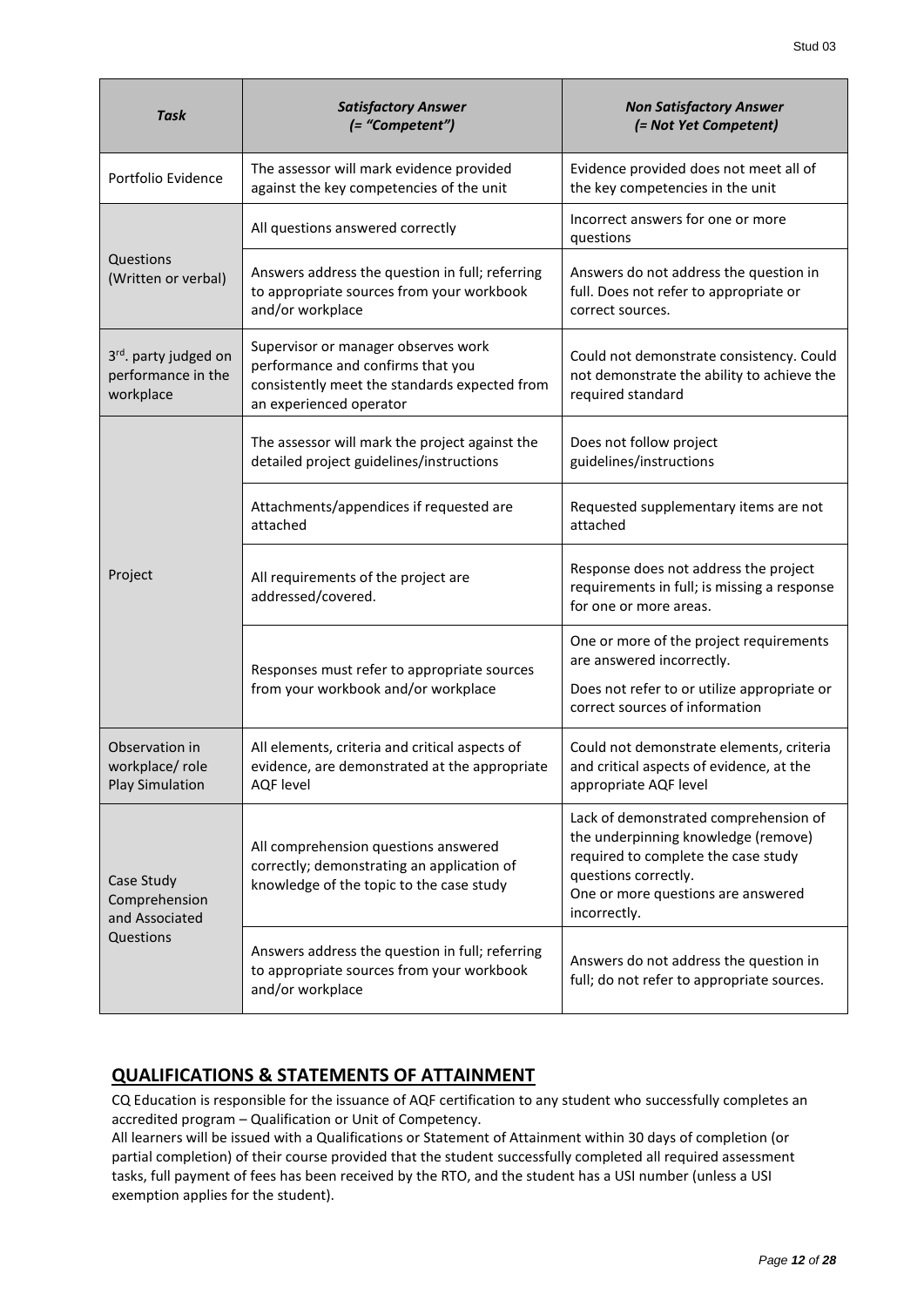# <span id="page-12-0"></span>**CQ EDUCATION POLICIES**

**We devote this section of our handbook to outlining the various "student related" policies which guide and drive the CQ culture**.

We include them in this handbook as a reference and a base on which students can mould their expectations.

## <span id="page-12-1"></span>**STUDENT SAFETY POLICY**

**Policy and Purpose: To ensure as far as possible that students attending classes with CQ Education not only ARE physically safe, but FEEL safe, (Whether coming to class, in class, or returning to home / work after leaving class).**

#### **PROCESS**

- **CQ Education** reception and training staff will monitor students attending training for signs of insecurity or discomfort when accessing, undertaking or leaving training, particularly younger students departing from training in darkness or poor weather. Students will be encouraged to communicate re: collection after class or any transport arrangements that staff can assist with. (Parent communication, public transport connections, peer group support etc.)
- **CQ Education** trainers and/or assessors will ensure that no student is left waiting for collection outside of premises. Premises will remain open with students able to remain inside (front or back) until collected. If necessary, staff will telephone for family assistance and will remain on duty until all students are safely departed.
- **CQ Education** staff will be vigilant in monitoring class behaviour and ensure that all training is conducted in an environment which is free of discrimination, harassment and bullying. (CQ Education Policy 02 – Anti-Discrimination Policy)
- **CQ Education** will maintain all training facilities to the appropriate building standards and if necessary will have facilities checked and "signed-off" by an independent, qualified building surveyor as being safe and in accord with the Training Facility Requirements Checklist, Facility 01, and the Facility Safety Compliance Checklist, Facility 03.
- If a student is (or becomes) ill during training he should tell his teacher/trainer. The teacher or office staff will take care of the student and if necessary contact parents to collect
- **CQ Education** accept a duty of care toward students taking part in training. Should a student have a need to leave part way through a session the trainer should only release that student
	- 1*. Into the care of their store with the store manager's consent, or-*

*2. After parent or store manager authorisation, the form of which should be noted on the attendance record.*

*In the case of a student leaving without authorisation as above, the trainer should immediately contact the CQ Education Training Program Manager, the student's parent, or the student's manager with details. Students should not be released onto the street without authorisation.*

#### NOTE:

- The above applies equally to students who are ineligible for training for any reason, or who mistakenly attend an incorrect class. The safety of clients is a CQ Education priority.
- Training is only to take place between 8.00 am and 10.00 pm.
- <span id="page-12-2"></span>No student can attend class for more than 8 hrs. on any day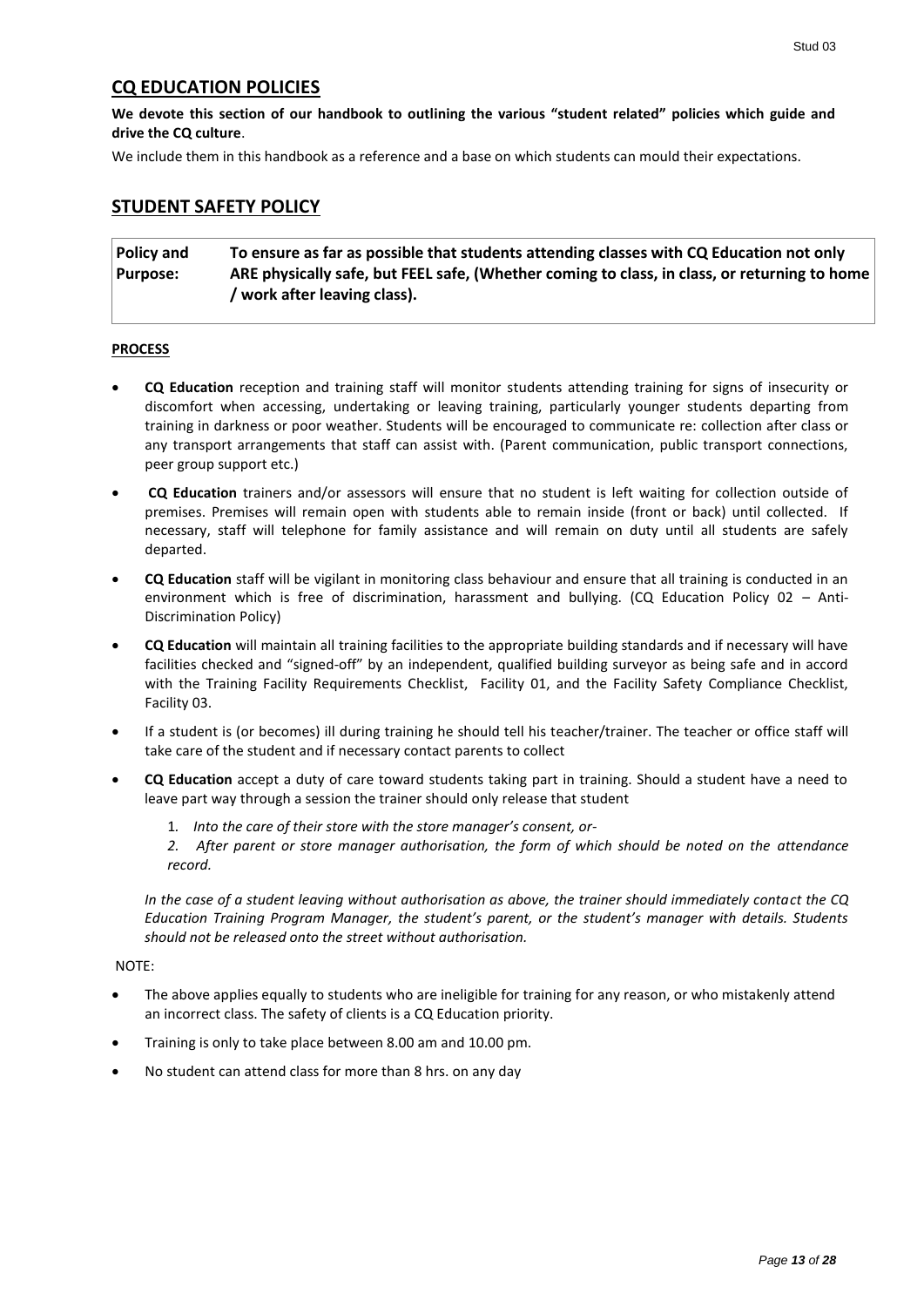#### **STUDENT SUPPORT SERVICES**

Being a student is exciting, but it can also be challenging. All staff can be approached to gain advice on academic and personal issues. Staff at CQ Education will offer professional and confidential advice in areas where they can help and will ensure that all efforts are taken to ensure a positive learning experience is achieved.

Whilst all staff employed by the RTO has the responsibility to provide support to all students, the RTO shall nominate a 'Student Support Officer' who shall be available to all students, on an appointment basis, through the standard RTO hours of business.

Students can access the student support officer directly or via student administration and an appointment will be organised as soon as practical.

Currently the role and responsibility this 'Student Support Officer' is maintained by the person detailed below:

#### *Name: Ashlee Gappa Ph: 1300 158 100 Email: ashlee@vgtc.org.au*

The Training Manager is able to provide links to external sources of support where the staff at CQ Education are not qualified or it is in the student's best interests to seek professional advice.

In the case of an emergency the student must contact '000' via telephone to report the emergency to appropriate authorities.

#### <span id="page-13-0"></span>**CQ EDUCATION – OH&S POLICY**

#### **Purpose: To document CQ Education commitment to providing a safe and healthy workplace for all employees, students, visitors and contractors.**

#### **Responsible: Unit Manager**

CQ Education are committed to providing a safe and healthy workplace for all employees, visitors, students and contractors. In the event of a work related injury we will take all the necessary steps to ensure the injury does not happen again.

Should one of our stakeholders incur work related injury causing them to be unable to continue their pre-injury duties, we will provide the necessary assistance for them to remain at work, or return as soon as it is safely possible.

We will do this through risk management and occupational rehabilitation.

#### **PROCEDURE - RISK MANAGEMENT SYSTEM - CQ EDUCATION WILL ENDEAVOR TO:**

- 1. Take all practicable steps to identify, assess and control any known or identified potential risk to any student, contractor or visitor.
- 2. Encourage through training and awareness the early reporting of any symptoms of any injury or disease related to the workplace.
- 3. Assess risks relating to all reported incidents and or injuries, near misses and hazards reported to identify root cause and apply appropriate countermeasures to prevent future recurrence.
- 4. Comply with all legal obligations, including notification of incidents to Worksafe Victoria as required.
- 5. Ensure Cartwright McCallum Enterprises/ CQ Education consultation requirements (as listed in our incident and injury policy and procedure) throughout the life of the risk assessment process.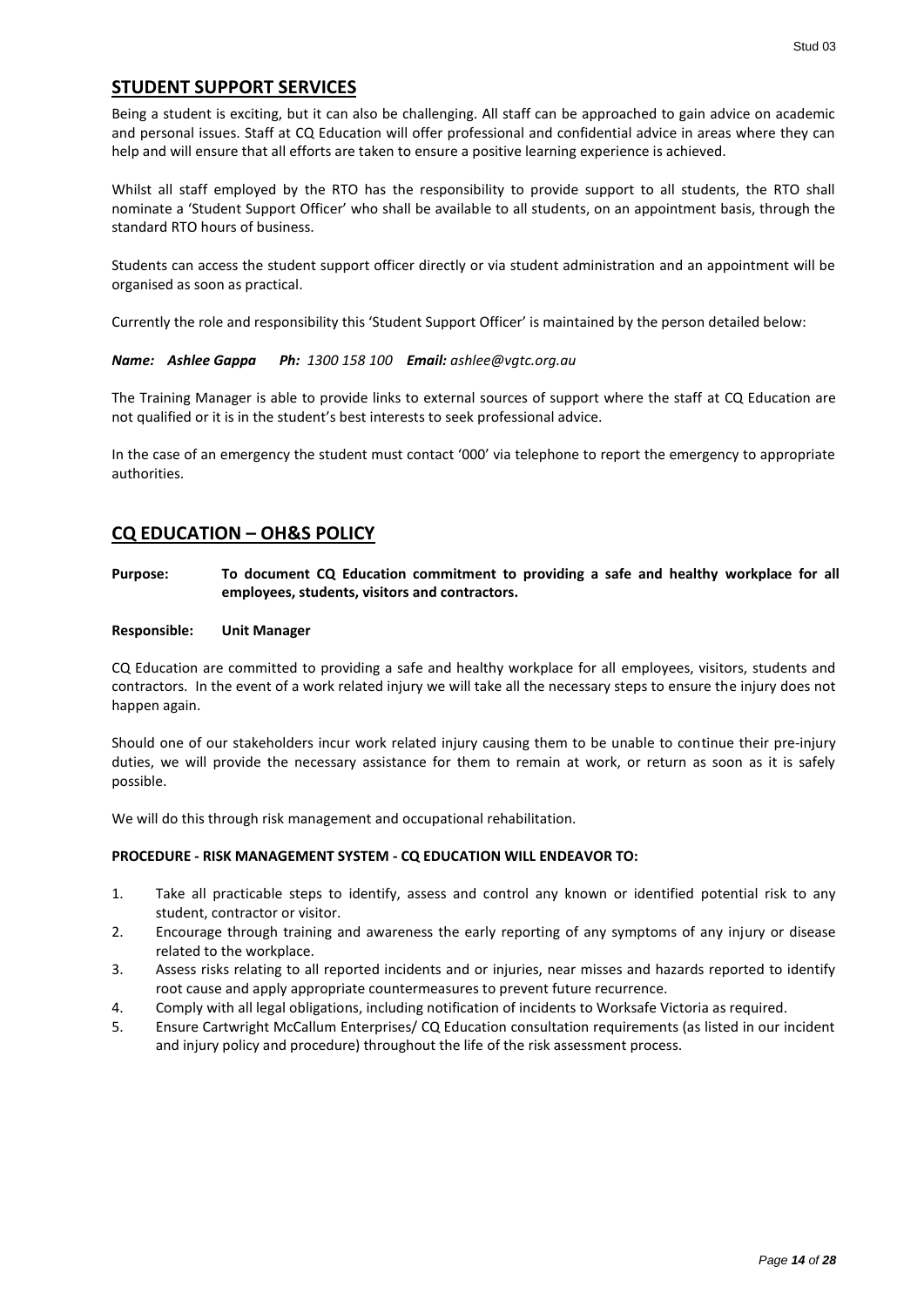# <span id="page-14-0"></span>**REFUND POLICY AND PROCEDURE**

#### **1. Policy**

This policy/procedure provides all staff and clients (students / employers) information on the refund arrangements that are in place within CQ Education.

The following procedures ensure all clients are treated fairly and with integrity when applying for refunds. All refunds applications are to be submitted to Student Administration and the following procedures followed in assessing the refund application.

All refund information is to be made available to clients prior to enrolment through:

- Student Information Handbook
- The RTO's website
- The enrolment form / fee for service agreement which is completed and signed prior to acceptance into a course of study with CQ Education.

#### **2. Procedure**

#### **2.1 Refund applications**

- Any student wishing to apply for a refund must complete a 'Refund Application Form' (Appendix A) and submit this form to Student Administration. The application form can be accessed by:
	- Contacting student administration
	- Accessing the RTO's website
- All refund applications are to be assessed by the Compliance Manager and applications processed within fourteen (14) days of the application being placed. Where a student is entitled to a refund the Compliance Manager is required to process the refund payment as required.
- Payment of a refund application cancels a student's enrolment.

Please note: Where the student breaches the CQ Education Policies and Procedures no refund is payable.

#### **2.2 Refunds due to non-delivery of course by RTO**

Tuition fees are to be refunded in full if the RTO is unable to commence the course as agreed due to unforeseen circumstances.

Any 'unused tuition' fees are to be refunded where the RTO is unable to complete the course due to unforeseen circumstances.

Where there is an instance of provider default in the above circumstances, CQ Education may arrange for another course, or part of a course, to be provided to students at no (extra) cost to the student as an alternative to refunding course money. Where the student agrees to this arrangement, CQ Education will not be liable to refund the money owed for the original enrolment.

| <b>Outline of Refund Arrangements</b>                                                                      |                                                     |
|------------------------------------------------------------------------------------------------------------|-----------------------------------------------------|
| The RTO is unable to commence the course for<br>which the original enrolment and payment has<br>been made. | Full refund or alternative placement in a course    |
| The RTO is unable to continue to deliver the<br>course as agreed.                                          | Partial refund or alternative placement in a course |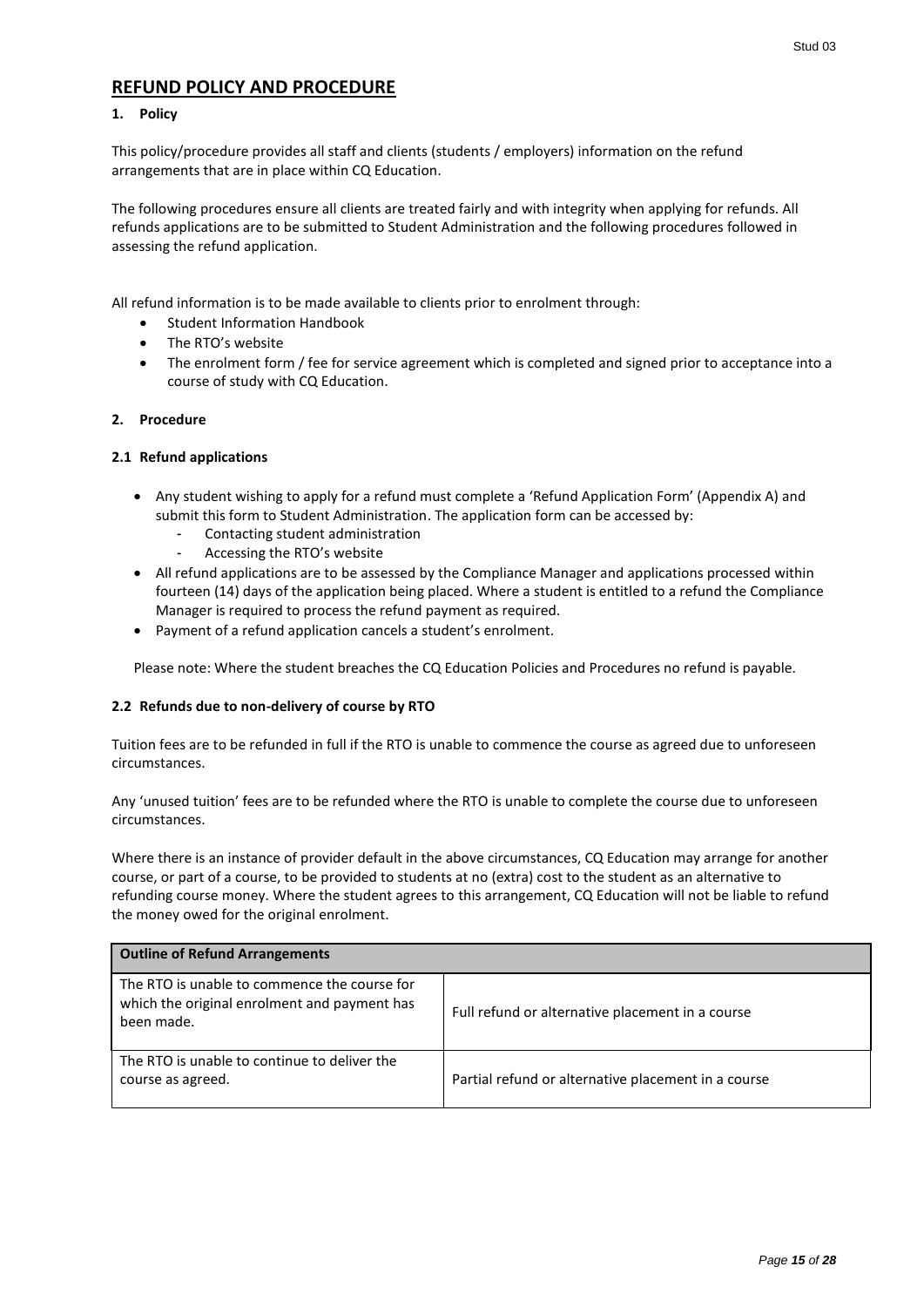#### **2.3 Refunds based upon student application / student withdrawal**

Applications for refunds are to be processed by the Compliance Manager within 14 days from the date of application.

Where a student is unable to complete their course they may be eligible for a refund of tuition fees. Where a student withdraws from the course without extenuating circumstances only a partial refund is payable. A refund of tuition fees is only payable in certain circumstances and these circumstances and amounts are provided to students prior to confirming enrolment.

#### CQ Education's refund arrangements are as follows:

| <b>Outline of Refund Arrangements</b>                         |                                                |  |
|---------------------------------------------------------------|------------------------------------------------|--|
| Withdrawal more than two weeks prior to<br>agreed start date  | Full refund                                    |  |
| Withdrawal less than 7 days prior to the agreed<br>start date | Full refund minus a \$50.00 Administration fee |  |
| Withdrawal after course commencement                          | Refund of unused tuition fees                  |  |

\* Students may have extenuating circumstances that prevent them from attending scheduled course dates that may include but are not limited to illness, family or personal matters, or other reasons that are out of the ordinary. Where evidence can be successfully provided to support the student's circumstances, course fees may either be transferred to the next available course where applicable, or a refund of unused course fees will be issued. This decision of assessing the extenuating circumstances rests with the CEO and shall be assessed on a case by case situation.

#### **2.4 Appealing Refund decisions**

- All clients have the right to appeal a refund decision made by CQ Education by accessing the complaints and appeals policy and procedure.
- This policy and the availability of complaints and appeals processes, does not remove the client's right to take action under Australia's consumer protection laws, including but not limited to a statutory cooling-off period, if one applies.
- The RTO's dispute resolution processes do not remove the client's right to pursue other legal remedies where they feel necessary.

#### **2.5 Further information**

- If fees have been paid by a third party then refunds will be payable to that third party.
- Any information that the client provides CQ Education or that CQ Education collects about the client (including payments and refunds) can be given to authorised State and Commonwealth Agencies.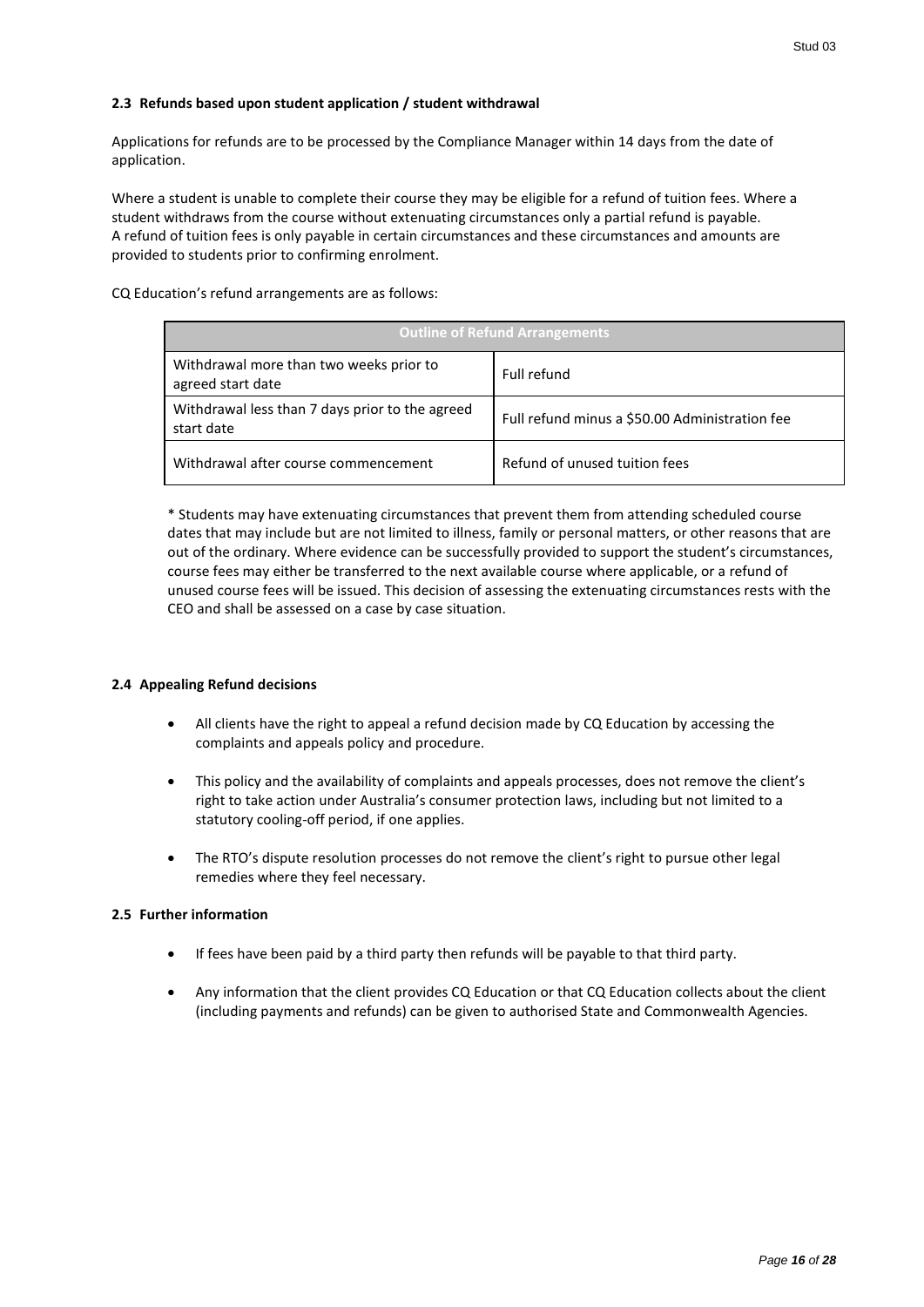# <span id="page-16-0"></span>**EQUITY, HARASSMENT AND BULLYING POLICY**

#### **Purpose: To guarantee training operation free from discrimination and anti – social behaviour.**

#### **Responsible: Unit Manager**

CQ Education is committed to providing a workplace free of all forms of discrimination and harassment. This policy applies to students and to all CQ Education employees and contractors.

CQ Education will meet the needs of individuals and the community by integrating access and equity guidelines into relevant policies and procedures. Equity principles are implemented for all persons through the fair allocation of resources and the right to equality of opportunity without discrimination. CQ Education will be pro-active in the promotion of opportunities for all persons to participate in learning and development programs and in associated decisions which affect their lives. To achieve these outcomes, CQ Education will.

- Ensure that client and employee processes are non-discriminatory and encourage fair access for numbers of under-represented groups.
- Ensure access and equity issues are considered during training program delivery, program design, program development, learning and assessment materials and methodology. It is the responsibility of management to provide a working environment free from discrimination, harassment and bullying.
- CQ Education will take all practicable steps to ensure our clients receive that operating environment.
- CQ Education will ensure that unlawful discrimination, racial and religious vilification and sexual harassment are prevented and if encountered, dealt with appropriately. This includes any form of unwelcome sexual attention that is offensive, intimidating or humiliating. It prohibits discrimination on the basis of sex, marital status, pregnancy, parental status, breastfeeding, age, race, impairment, religion, political belief or activity, trade union activity, lawful sexual activity, association with, or relation to, a person who has any of the above attributes.

# <span id="page-16-1"></span>**PROCESS FOR ESTABLISHING ENTRY PATHWAY TO CERT III RETAIL**

**Purpose: To clarify for students that requirements exist for entry to Cert. III in Retail.**

**Responsible: Compliance Manager**

**SIR30216 Certificate III in Retail** 

There are no entry requirements for this qualification.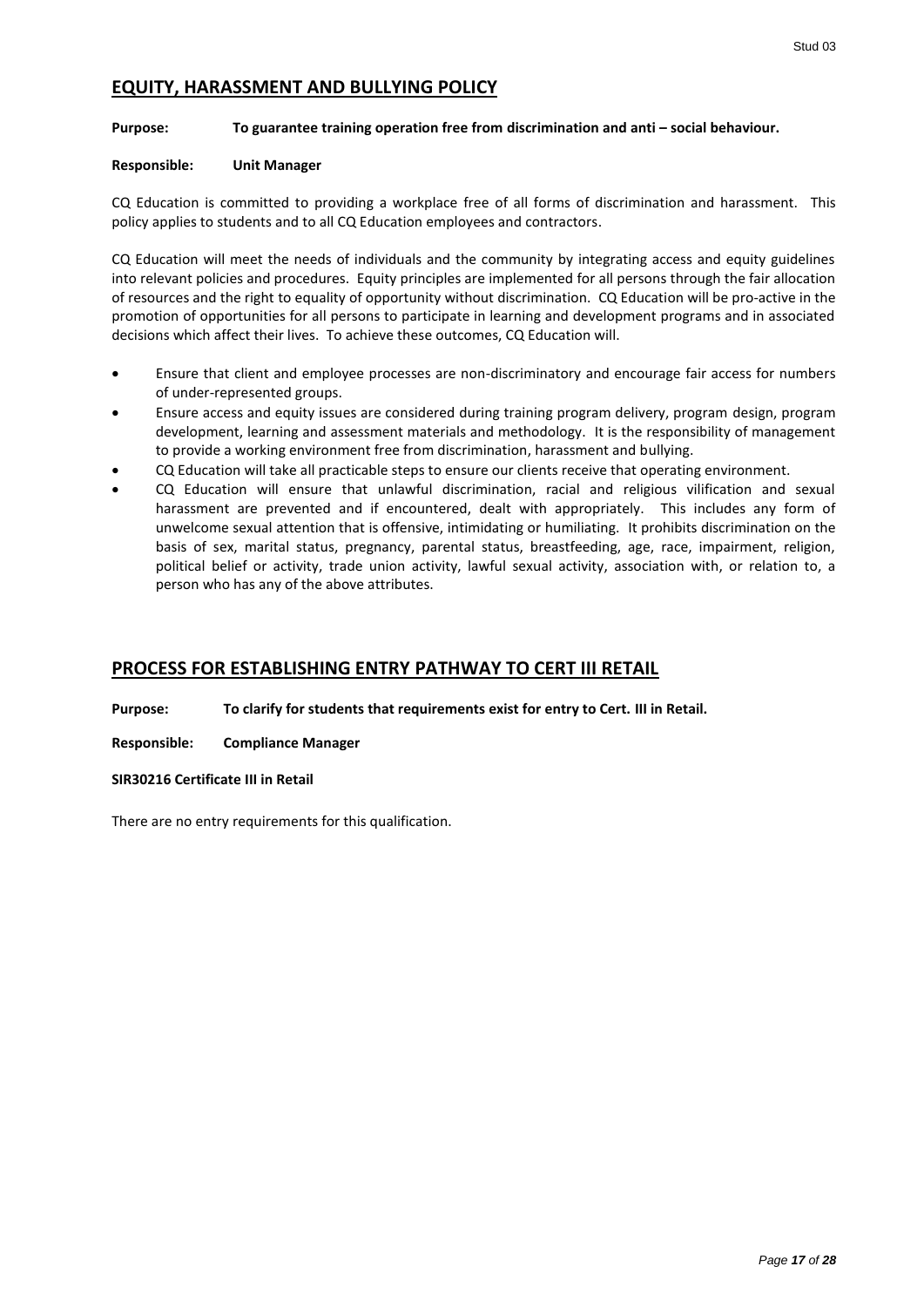# <span id="page-17-0"></span>**POLICY FOR HANDLING CHEATING AND/OR PLAGIARISM**

**Purpose: CQ Education will provide a culture of honest, accurate and motivational training. Results will be dependent on an accurate assessment of work as provided by students. To assure the integrity and validity of results, CQ Education will take positive action to detect and deal with examples of cheating or copying in work students provide for assessment.**

#### **Responsible: Quality Assurance Officer**

#### **1. Objective - Policy statement**

**1.1** Students undergoing training at CQ Education are preparing for professional activity of the highest standards. Students will be counselled that. It is their ethical responsibility to guarantee the integrity of their work, and the professional responsibility of **CQ Education** to take all reasonable steps to ensure that attempts to cheat are identified and subjected to disciplinary action if appropriate.

CQ Education will monitor submitted work and put in place measures to minimize the possibility of students gaining an advantage by unfair means, including cheating, copying from other students, submitting "cut and paste" work as their own creation, or similar.

#### **2. Definitions**

- **2.1** Cheating includes, but is not limited to:
	- Plagiarism (Explained below)
	- Submission of work for assessment that is not the student's own
	- Submitting or using false data
	- Theft of, or, unauthorized access to assessment papers
	- Collaboration in preparing answers, unless specifically permitted
	- Submitting the same work for credit in more than one course
- **2.2** Plagiarism is the use of someone else's work without acknowledging the source, or claiming it as being original. It is not necessarily dishonest to use work from another source to make or clarify a point, but it must be acknowledged as from that source, either by inserting it in punctuation marks with a footnote or notation, or similar.

#### **3. Control Statement**

- **3.1** Students will be advised at the beginning of training (and in the Student Handbook) of the need for honesty and integrity, and that it is important that work submitted is their own. It is generally OK to quote from someone else's work (Internet, textbooks etc.) but that the source should be indicated as outlined in clause 2.2.
- **3.2** Trainers and Assessors will be advised in their Position Description (and Employee Handbook) to be vigilant and aware, and to take all reasonable steps to satisfy themselves that material presented is the student's own work.
- **3.3** Material suspected of being dishonestly submitted will be reported to the CQ Education Manager for investigation. The student will not be accused of cheating at that stage, but will be given an opportunity to explain their answer.
- **3.4** The Manager will take action depending on the deemed severity of the offence. Action may range from counselling (for misdemeanours) or re-testing, through to dismissal from the course without any results being registered for acts of deliberately attempting to gain an advantage by cheating.
- **3.5** Should the fairness of the managers' finding be disputed by the student, the issue will be dealt with in accordance with the Dispute Resolution Policy (HR. Pol. 03).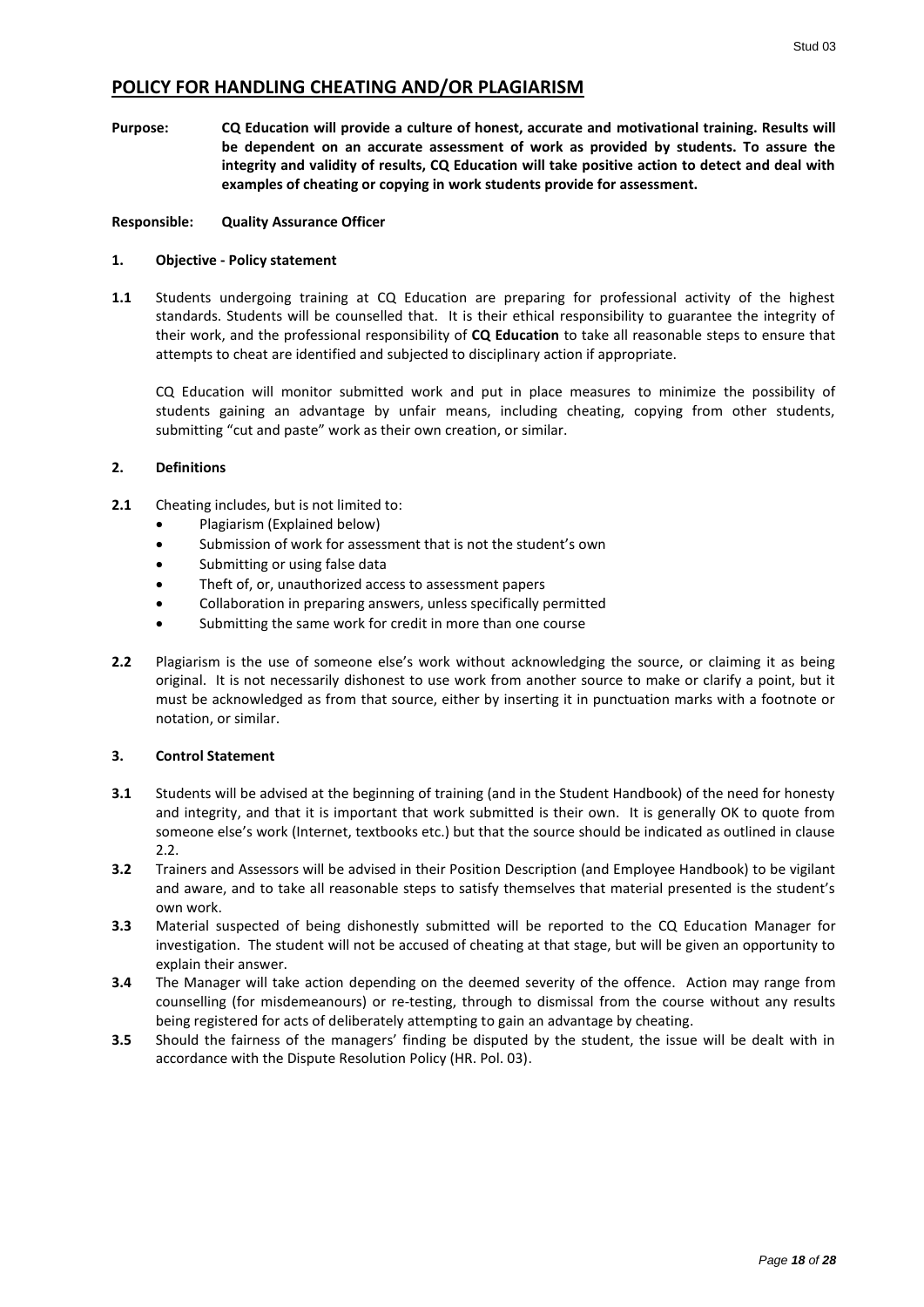#### <span id="page-18-0"></span>**COMPLAINTS AND APPEALS POLICY & PROCEDURE**

#### *3. Policy*

This policy/procedure supports the RTO to provide a process for complaints and appeals to be heard and actioned. This includes any allegations involving the conduct of

- the RTO, its trainers, assessors or other staff:
- a third party providing services on the RTOs behalf, its trainers, assessors or other staff; or
- a learner of the RTO

All complaints and appeals received by CQ Education will be viewed as an opportunity for improvement. Despite all efforts of CQ Education to provide satisfactory services to its students and clients, complaints may occasionally arise that require formal resolution. The following procedures provide students and clients the opportunity to have any issues relating to a substantiated complaint or appeal resolved and resolutions reached that attempt to satisfy all parties involved. This complaints and appeals process will be at no cost to the student or client (unless referred to a third party; see procedure for more details).

*4. Procedure*

The complaints and appeals policy and procedure and applicable form is made available to all students, potential students, and clients by directly contacting the RTO, through the RTO's website, and within the student information handbook.

#### **2.1 General Complaints**

Where possible all non-formal attempts shall be made to resolve the issue. This may include advice, discussions, and general mediation in relation to the issue and the complainant's issue. Any staff member can be involved in this informal process to resolve issues but once a complainant has placed a formal complaint / appeal the following procedures must be followed:

- Any student, potential student, or third party may submit a formal complaint to CQ Education with the reasonable expectation that all complaints will be treated with integrity and privacy. There is no cost for accessing the internal complaints and appeals process.
- Complainants have the right to access advice and support from independent external agencies / persons at any point of the complaint and appeals process. Use of external services will be at the complainant's costs unless authorised by the CEO.
- Any person wishing to submit a formal complaint or appeal can do so by completing the 'Complaints and Appeals Form' and state their case providing as many details as possible. This form can be gained by contacting Student Administration at the RTO, or through the RTO website.
- All formally submitted complaints or appeals are submitted to the Compliance Manager or directly to the Compliance Manager. Complaints are to include the following information:
	- Submission date of complaint
	- Name of complainant;
	- Nature of complaint ;
	- Date of the event which lead to the complaint
	- Attachments (if applicable)
- Once a formal complaint is received it is to be entered into the 'Complaints and Appeals Register' which is monitored by the Compliance Manager regularly. The information to be contained and updated within the register is as follows:
	- Submission date of complaint
	- Name of complainant
	- Description of complaint / appeal
	- Determined Resolution
	- Date of Resolution
- The complainant shall be notified in writing that their complaint has been received and registered with the RTO.
- A complainant may be assisted or accompanied by a support person regardless of the nature of the issue or complaint throughout the process at all times.
- The Compliance Manager shall then refer the matter to the appropriate staff to resolve, or make a decision on the complaint within 10 working days and keep the complainant informed of any decisions or outcomes concluded, or processes in place to deal with the complaint.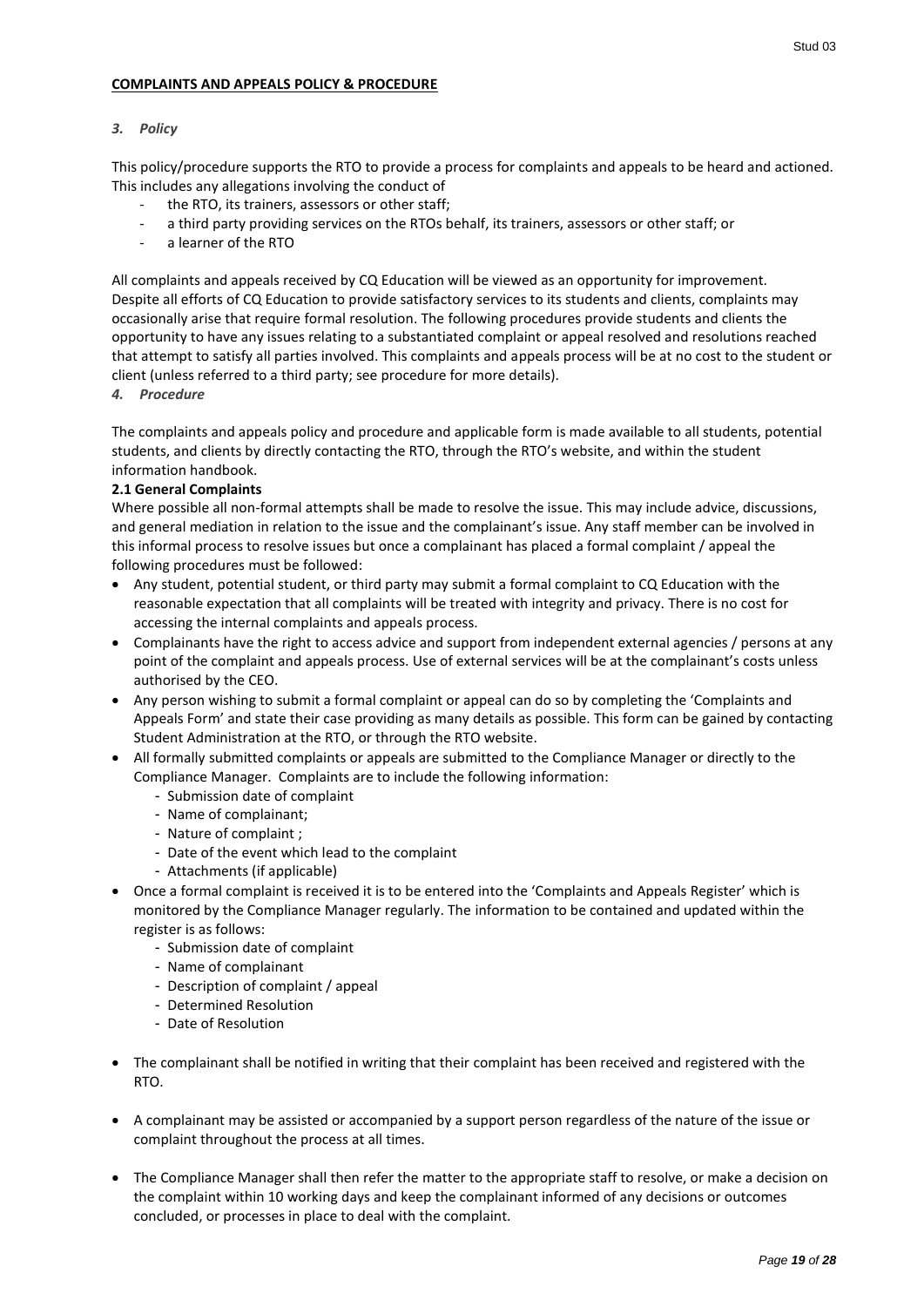- As part of the process of investigating the complaint the Compliance Manager shall ensure the principles of natural justice and procedural fairness are maintained at all times. This includes informing and involving all parties involved in the allegations or cause for the complaint. There will be opportunities provided to all parties to provide their version of the event(s) or action(s) that have caused the complaint. The collection of information and details regarding the complaint will be conducted in a manner that ensures the privacy and confidentiality of all parties involved.
- To ensure the fairness of the complaints system, the complaints resolution process (investigation and determining outcomes of a complaint) must be completed by a person independent of the complaint. In other words where the complaint is in relation to the CEO or Compliance Manager's actions, the complaint shall be referred immediately to the external and independent mediator listed below.
- In the unlikely event that the complaint is not finalised within 60 calendar days, the RTO shall ensure that the complainant shall be provided reasons for the delay, and will be regularly kept informed and updated of the progress of the matter.
- Once a decision has been reached the Compliance Manager shall be required to inform all parties involved of any decisions or outcomes that are concluded in writing. Within the notification of the outcome of the formal complaint the complainant shall also be notified that they have the right of appeal. To appeal a decision the RTO must receive, in writing, grounds of the appeal. Complainants are referred to the appeals procedure.
- All complaints must be dealt with and finalised as soon as practicable. In the unlikely event that the complaint is not finalised within 60 calendar days, the RTO shall ensure that the complainant shall be provided reasons for the delay, and will be regularly kept informed and updated of the progress of the matter.
- The Compliance Manager shall ensure that the RTO will act immediately on any substantiated complaint. If the internal or any external complaint handling or appeal process results in a decision that supports the complainant, the registered provider must immediately implement any decision and/or corrective and preventative action that is required, and advise the complainant of the outcome.
- Copies of all documentation, outcomes and further action required will be placed into the 'Complaints and Appeals Register' by the Student Administration Manager and on the students file / complainants file.

#### **2.2 Appealing a Decision**

All complainants have the right to appeal decisions made by CQ Education where reasonable grounds can be established. The areas in which a complainant may appeal a decision made by CQ Education may include:

- Assessments conducted
- Deferral, suspension, or cancellation decisions made in relation to the student's enrolment
- Or any other conclusion / decision that is made after a complaint has been dealt with by CQ Education in the first instance.
- To activate the appeals process the complainant is to complete a 'Complaints and Appeals Form' which is to include a summary of the grounds the appeal is based upon. The reason the complainant feels the decision is unfair is to be clearly explained and help and support with this process can be gained from Student Administration Department.
- The complainant shall be notified in writing that their appeal has been received and registered with the RTO.
- The Compliance Manager shall then determine the validity of the appeal and organise a meeting with all parties involved in the matter and attempt to seek resolution where appropriate.
- The process for all formally lodged appeals will begin within 10 working days of the appeal being lodged.
- All appeals must be dealt with and finalised as soon as practicable. In the unlikely event that the complaint is not finalised within 60 calendar days, the RTO shall ensure that the complainant shall be provided reasons for the delay, and will be regularly kept informed and updated of the progress of the matter.
- The Compliance Manager shall ensure that CQ Education acts on any substantiated appeal.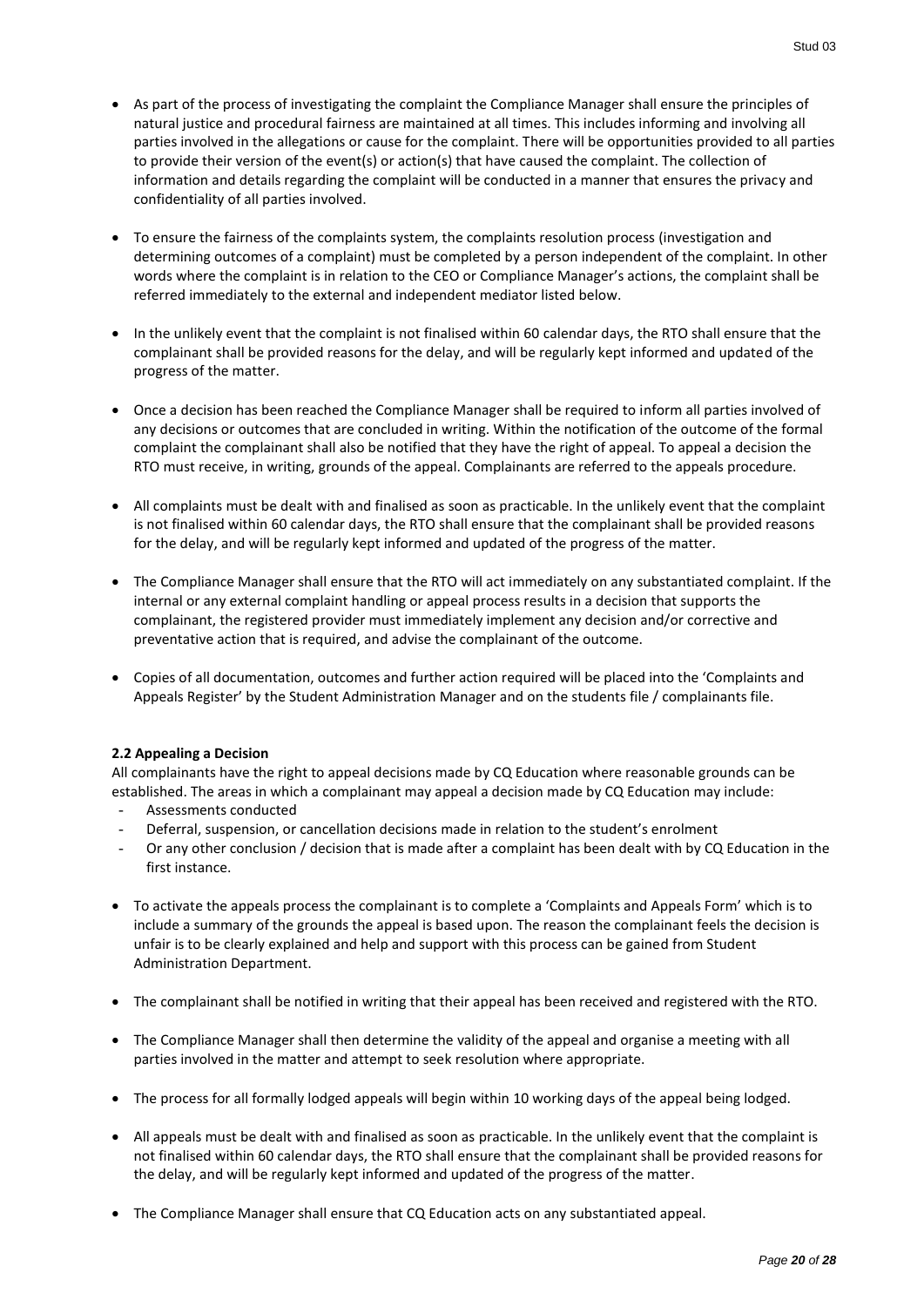Where an appeal has been lodged it will be defined into one of the following categories and the appropriate procedures followed:

#### **General appeals**

- Where a complainant has appealed a decision or outcome of a formal complaint they are required to notify CQ Education in writing within 20 working days of the grounds of their appeal. Any supporting documentation should also be attached to the appeal.
- The appeal shall be lodged through the Student Administration Manager and they shall ensure the details of the appeal are added to the 'Complaints and Appeals Register'.
- The Compliance Manager shall be notified and shall seek details regarding the initial documentation of the complaint and shall make a decision based on the grounds of the appeal.
- The complainant shall be notified in writing of the outcome with reasons for the decisions, and the 'Complaints and Appeals Register' updated. The complainant shall also be provided the option of activating the external appeals process if they are not satisfied with the outcome. The complainant is required to notify CQ Education if they wish to proceed with the external appeals process.

#### **Assessment appeals**

- Where a student wishes to appeal an assessment they are required to notify their Trainer & Assessor in the first instance. Where appropriate the Trainer & Assessor may decide to re-assess the student to ensure a fair and equitable decision is gained. The Trainer & Assessor shall complete a written report regarding the reassessment outlining the reasons why assessment was or was not granted.
- If this is still not to the student's satisfaction, the student shall formally lodge an appeal by submitting a written letter outlining their reasons for the appeal. They shall lodge this with student administrations department and the appeal shall be entered into the 'Complaints and Appeals Register.'
- The Compliance Manager shall be notified and shall seek details from the Trainer & Assessor involved and any other relevant parties. A decision shall be made regarding the appeal either indicating the assessment decision stands or details of a possible re-assessment by a 'third party'. The third party shall be another Trainer & Assessor appointed by CQ Education.
- The student shall be notified in writing of the outcome with reasons for the decision, and the 'Complaints and Appeals Register' updated. The student shall also be provided the option of activating the external appeals process if they are not satisfied with the outcome. The student is required to notify CQ Education if they wish to proceed with the external appeals process.

#### **2.3 External (Independent) Appeals:**

In addition to the above internal processes, if the processes fail to resolve the complaint or appeal, or the complainant or appellant is still dissatisfied with the decision of the RTO, an application with an independent and external dispute resolution body can be submitted to allow for any decisions made by the RTO in relation to the complaints and / or appeals process to be reviewed independently of the RTO. (See below for contact details).

It should also be noted that any complaints about the CEO or Compliance Manager will be automatically be dealt with by this external and independent mediator in the first instance of the complaint being received. Where the RTO is informed that the student has accessed external appeals processes:

- The RTO will maintain a student's enrolment until the external appeal process is finalised.
- The RTO will comply with the findings of the external appeals process.
- Where a decision or outcome is in favour of the complainant, CQ Education shall follow the required action and recommendation from the relevant external appeals organisation to satisfy the student's grievance as soon as practicable.

The decision of the independent mediator is final and any further action the student wishes to take is outside the RTO's policies and procedures. The student shall be referred to the appropriate government agencies and this information can be gained from the Compliance Manager.

 All records and correspondence in relation to an external appeal shall be maintained with the initial complaint and internal appeal documentation within the 'Complaints and Appeals Register' and the student file for a minimum of 5 years.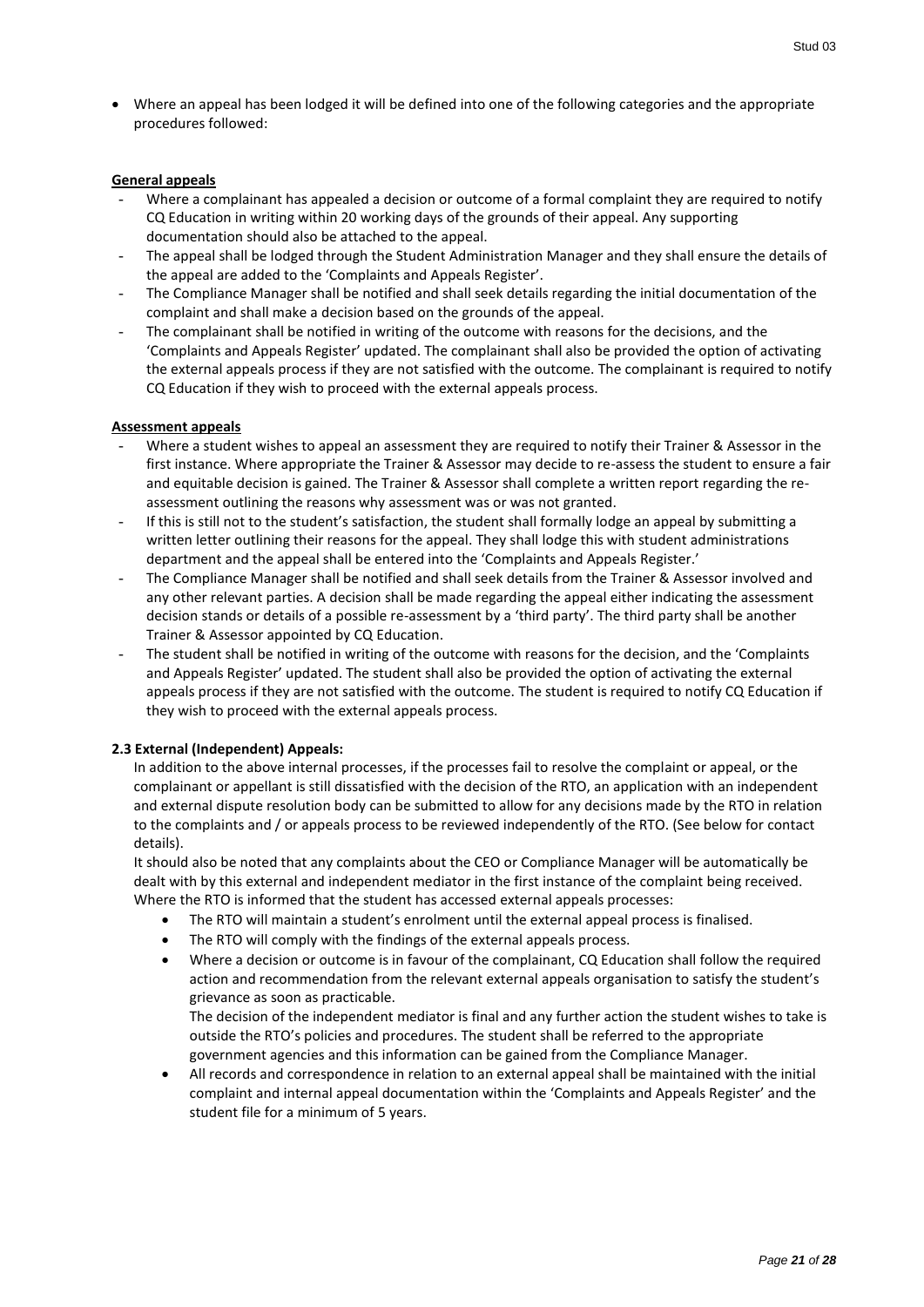#### Independent Mediator:

#### **Victorian Students:**

**The Dispute Settlement Centre of Victoria (DSCV)** is a free dispute resolution and mediation service funded by the Victorian Government and may be able to assist resolve any outstanding complaint or issue with the complaint handling process. Further details and office locations for this service are available from <http://www.disputes.vic.gov.au/>

| Organisation:         | Disputes Settlement Centre of Victoria |
|-----------------------|----------------------------------------|
|                       | (http://www.disputes.vic.gov.au/)      |
| <b>Contact Point:</b> | Melbourne Office:                      |
|                       | Level 4, 456 Lonsdale Street           |
|                       | Melbourne VIC 3000                     |
|                       | Tel: 1300 372 888                      |
|                       | Fax: 8684 1311                         |

#### **Further information**

If, after the RTO's internal complaints and appeals processes have been completed, you still believe the RTO is breaching or has breached its legal requirements, you can submit a complaint to ASQA by completing the online complaint form[: https://rms.asqa.gov.au/registration/newcomplaint.aspx](https://rms.asqa.gov.au/registration/newcomplaint.aspx) (ASQA website: [www.asqa.gov.au](http://www.asqa.gov.au/) )

Except in exceptional circumstances, you must attach evidence to your complaint form showing:

- that you have followed your RTO's formal complaints procedure, and
- the RTO's response.

ASQA's processes require you to identify yourself to ASQA as a complainant, although you may request that your identity is kept confidential throughout any investigation that ASQA undertakes.

#### **2.5 Preventative and Corrective Action**

If the internal or any external complaint handling or appeal processes result in a decision that supports the complainant, CQ Education will immediately implement any decision and/or corrective and preventative action that is required, and advise the complainant, and all involved in the matter, of the outcome.

In all cases where a complaint, internal appeal, or external appeal is submitted results in any type of corrective action to be taken by the RTO, details of the complaint and / or appeal shall be reviewed to ensure that steps are taken to eliminate or mitigate the likelihood of recurrence.

In addition the complaints and appeals register shall be monitored by the Compliance Manager to ensure that all complaints and appeals submitted, regardless of the outcome, are able to monitored and reviewed to ensure appropriate steps and actions are identified to prevent further re-occurrence.

The details of the complaint and resulting outcome(s) shall be reviewed as part of the RTO's next management meeting with the purpose of identifying the potential causes of the initial complaint. The RTO will then determine appropriate steps to be taken so as to remove the potential issue arising again in the future. Where the complaint has arisen due to any employee or student actions, appropriate mechanisms shall be implemented to ensure appropriate education is provided to prevent recurrence of potential issues.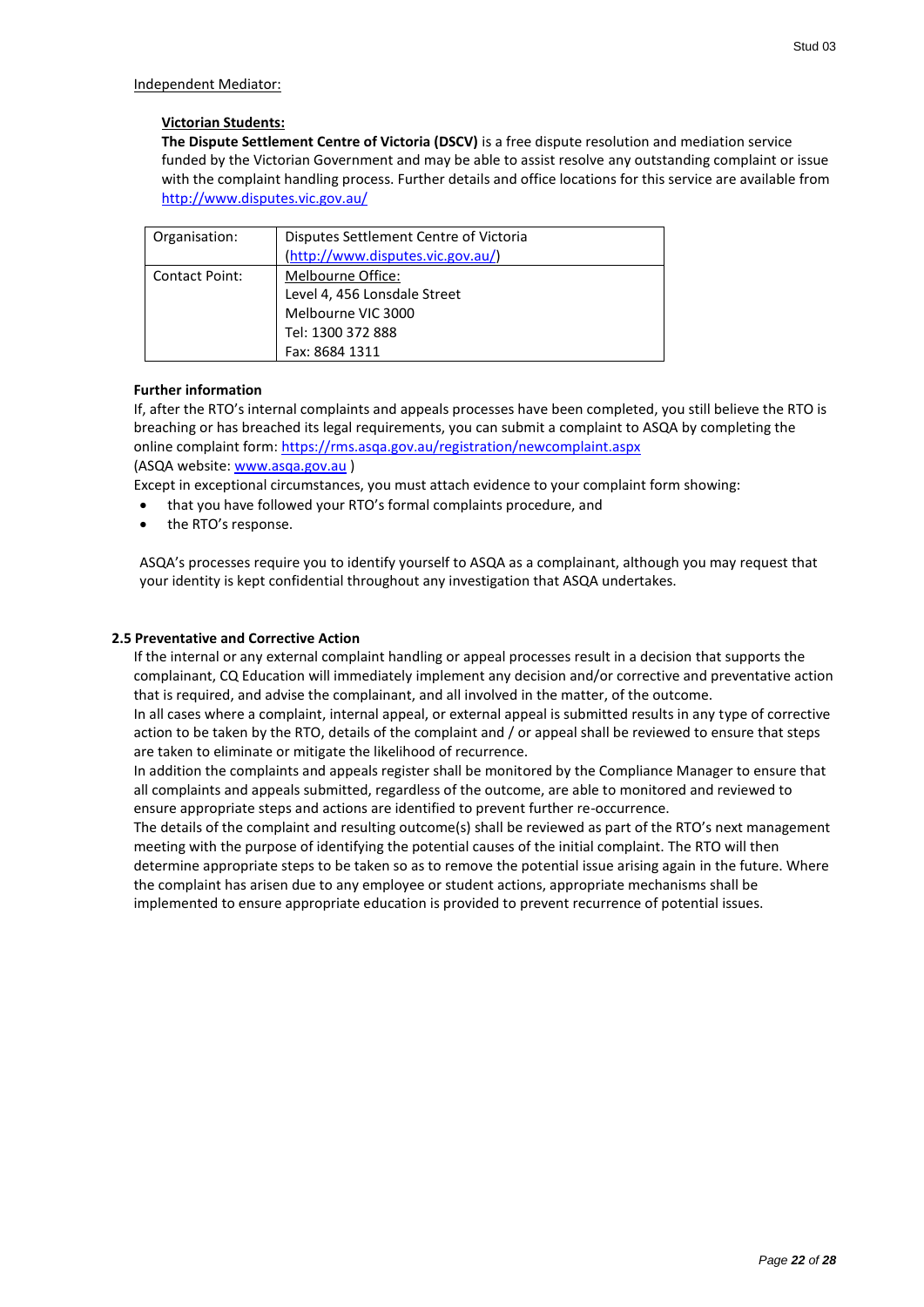# <span id="page-22-0"></span>**PRIVACY INFORMATION ACCESS POLICY/PROCESS**

#### **Purpose: To ensure accuracy and openness are maintained in the record-keeping function. To offer students and clients access to their own files and records as kept by CQ Education.**

#### **Responsible: Quality Assurance Officer**

#### **POLICY**

Under the Privacy Act, clients have the right to access personal information held. If the information is incorrect those clients have the right to require CQ Education to amend it. *Clients wishing to access their records should contact the QA Officer for an application form.*

CQ Education guarantees to comply with requirements in this regard, while also maintaining compliance with other Privacy regulations.

# <span id="page-22-1"></span>**ACCESS TO STUDENT RECORDS**

Access by students to their personal records is available upon request to the Student Administration Department. This includes current and previous students.

Students may contact student administration to discuss a suitable time to view their file and access will only be granted once a student can confirm their identification.

Student Access to the file will be granted only once written notification is received and the Student administration manager has validated the student's identification.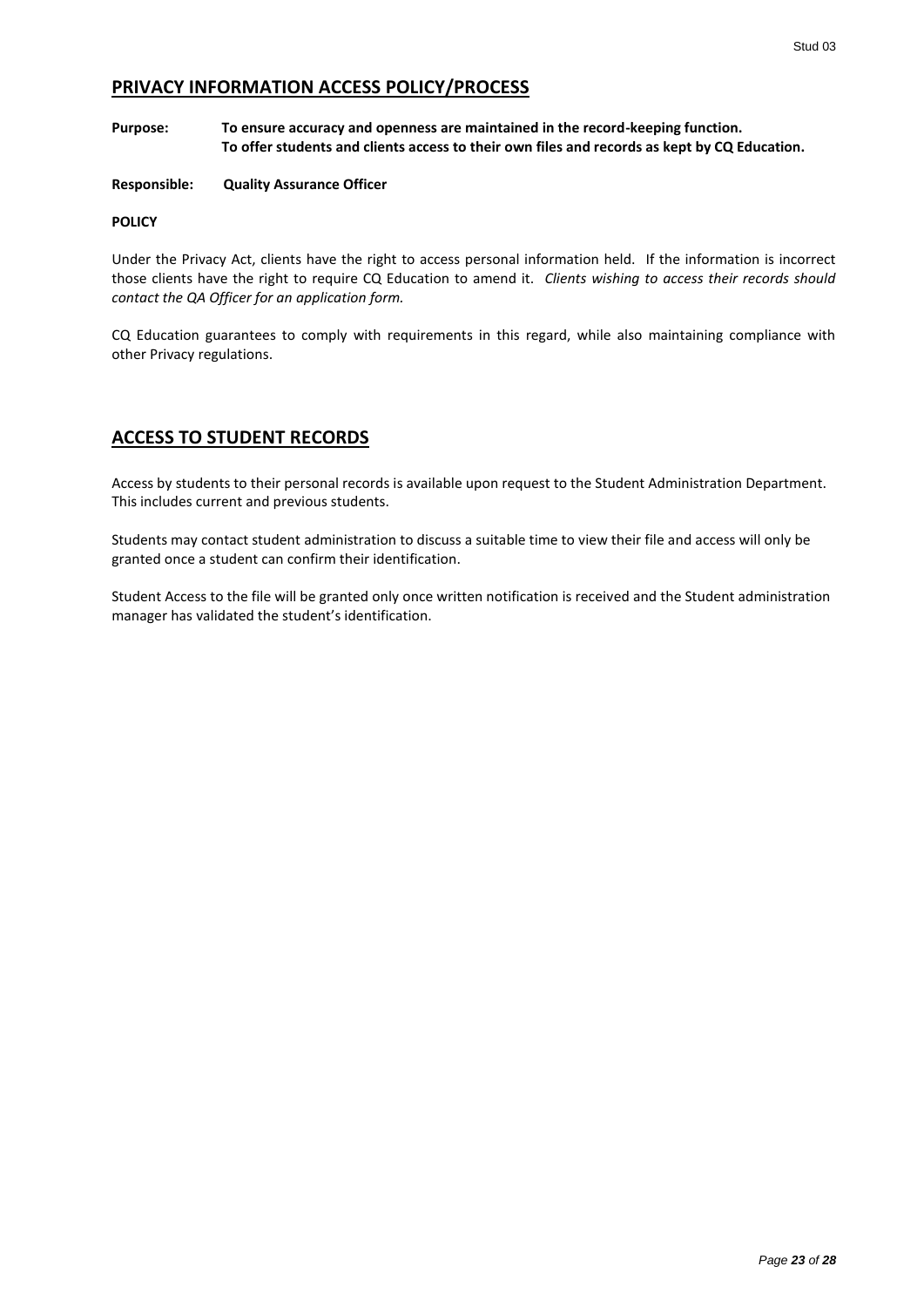# <span id="page-23-0"></span>**CREDIT TRANSFER POLICY AND PROCEDURE**

#### *1. Policy*

This policy ensures that CQ Education will recognise the AQF Qualifications and Statement of Attainments issued by any other Registered Training Organisation.

The underlying principle of Nationally Recognised Training is that a student does not have to repeat training and assessment that has already been undertaken.

The RTO will ensure the following definition of Credit Transfer is implemented:

Credit Transfer: Credit transfer assesses the initial course or subject that an individual is using to claim access to, or the award of credit in, a destination course. The assessment determines the extent to which the client's initial course or subject is equivalent to the required learning outcomes, competency outcomes, or standards in a qualification. This may include credit transfer based on formal learning that is outside the AQF.

#### *2. Procedure*

#### **2.1 General information for individuals**

All prospective and enrolling individuals must be informed in either print or electronic form of the opportunity to apply for Credit Transfer. Students are informed of credit transfer process in the Student Information Handbook, and are asked to identify if they would like to apply for a Credit Transfer in the Enrolment Form. Individuals can apply for Credit Transfer at any time.

#### **2.2 Student request for Credit Transfer**

- If a student wishes to apply for Credit Transfer they must complete the 'Credit Transfer Application Form' (Appendix A) and include appropriate evidence to support the Credit Transfer application.
- The 'Credit Transfer Application Form' will specify the Units of Competency that the student is applying for Credit Transfer.
- The student is required to submit this application with associated evidence to Student Administration or directly to their trainer at enrolment.

#### **2.3 Assessment process**

The assessment of all Credit Transfer Applications will be undertaken by the Compliance Manager. Any Credit Transfer applications received by Student Administration shall be passed to the Compliance Manager for assessment.

All Credit Transfer applications must be supported by the appropriate evidence. This may be in the form of Nationally Recognised Qualification or Statement of Attainment indicating exactly the same code and title as those included in the student application, or other documents of equivalence that are outside the AQF.

Where appropriate evidence is provided with the Credit Transfer application the Compliance Manager must grant the Credit Transfer. The Compliance Manager must complete the appropriate sections of the Credit Transfer Application form to identify if the application has been granted or not.

Where Credit Transfer is 'Granted' this information will be communicated in writing to the applicant within 10 business days of completion of the assessment, and the Qualification / Statement of Attainment will then be issued or the training program adjusted accordingly.

Where Credit Transfer is 'Not Granted' students will be notified in writing of the outcome within 10 business days of completion of the assessment. The written communication to the student is to including a reason for refusal (where applicable).

In all cases, a copy of the Credit Transfer documentation and verified copies of the relevant Qualification/ Statement of Attainment and outcome will be kept in the student's file.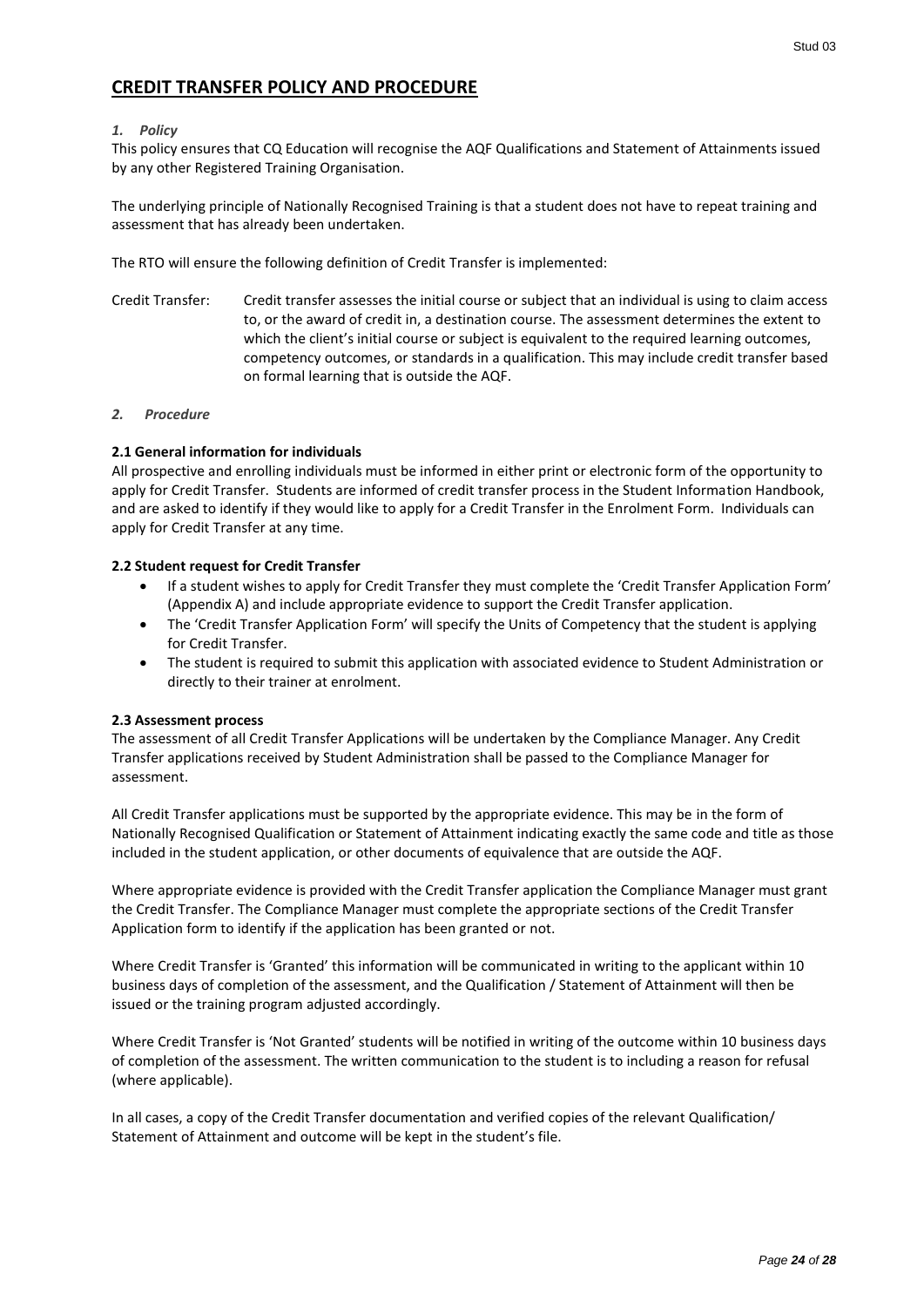# <span id="page-24-0"></span>**POLICY FOR OFFERING RECOGNITION OF PRIOR LEARNING (RPL)**

 At enrolment, or at any time through training, students may apply for Recognition of Prior Learning (RPL) if they believe they can demonstrate that they possess the skills and knowledge to cover the competencies of a unit.

*Recognition of Prior Learning (RPL) acknowledges an individual's competence, irrespective of how it has been acquired. This includes competencies gained through formal study, work and other life experience. Being granted 'RPL' for a unit negates the need for a student to do again the study and assessment for a pass in that unit. It gives formal recognition that they possess the knowledge and skills required.*

- Students wishing to apply for RPL should speak to the Trainer or Training Program Manager. Applications for recognition of either past qualifications or experience should be submitted as early as possible.
- The Training Program Manager will provide the relevant application form. (Stud. 13A). He/she will also inform the student about the performance tests and assessments of units within the course, and answer any queries so that the student may decide if an application is warranted or not.
- Successful assessment depends upon evidence which must be documented. Evidence may include reports relating to work done, courses attended, employer references etc. and must cover the elements of competency listed in the relevant training package. Evidence must be – Valid / Authentic / Sufficient / Current / Reliable.(The assessor or training manager will explain the requirements for evidence)

RPL is assessed against the units of competency in a program by utilising one or more of the following:

- A. Review of evidence including relevant formal qualifications.
- B. Interviews, or observation of the participant in a work situation.
- C. Confirmation of testimonials
- D. Validated Workplace Logbooks
- E. Skills/Challenge testing
- F. Written/Oral reviews and/or answers to questions.

*Please Note: If the RPL assessment is unfavorable, the student can appeal the decision. ( "Grievance or Dispute Resolution" Doc. Pol. 03)*

*If student has a prior Qualification or a Statement of Attainment issued under the Australian Qualifications Framework from any state or territory, the RTO will automatically give exemptions for those units of competency. Credit transfer will be provided at no cost to student.*

The steps for RPL

- 1. Student/trainee requests recognition, attends interview and appropriate qualification/ unit/ competency is identified.
- 2. Trainer/Assessor will advise student/trainee of evidence required for the application to be judged, based on the requirements of the relevant training package. If it is decided to progress the application for Recognised Prior Learning (RPL) an application form should then be completed. (Doc. 'Stud. 13') The student/trainee will be given access to the full curriculum so they can clearly identify the learning outcomes or competencies to address.
- 3. To progress the application, the Student/trainee submits the completed RPL Application form with supporting evidence to the Trainer/Assessor or the Training Program Manager.
- 4. The RTO will then analyse individual experience and qualifications against appropriate learning outcomes and competency statements. A qualified assessor will complete this process.
- 5. If validated claim matches learning outcomes/competencies then full recognition is granted.
- 6. If the evidence does not match learning outcomes/competencies then further evidence will be requested, this may involve another interview for the applicant to support his/her case. Extra evidence must be supplied within two weeks.
- 7. If further evidence is not recognised then claim will be rejected, a letter of advice will be forwarded to applicant advising of decision either way.
- 8. If student/trainee wishes to appeal that decision he/she must inform the RTO in writing within one week of rejection letter being received.
- 9. The appeal will be dealt with as outlined in the "Grievance or Dispute Resolution" policy. (Copy in student handbook)
- 10.On completion, a letter of advice of outcome will be forwarded to applicant within one week of the final decision.
- 11. Completed RPL Application Form with attachments will be placed in the student/trainees file and digitally recorded in student file.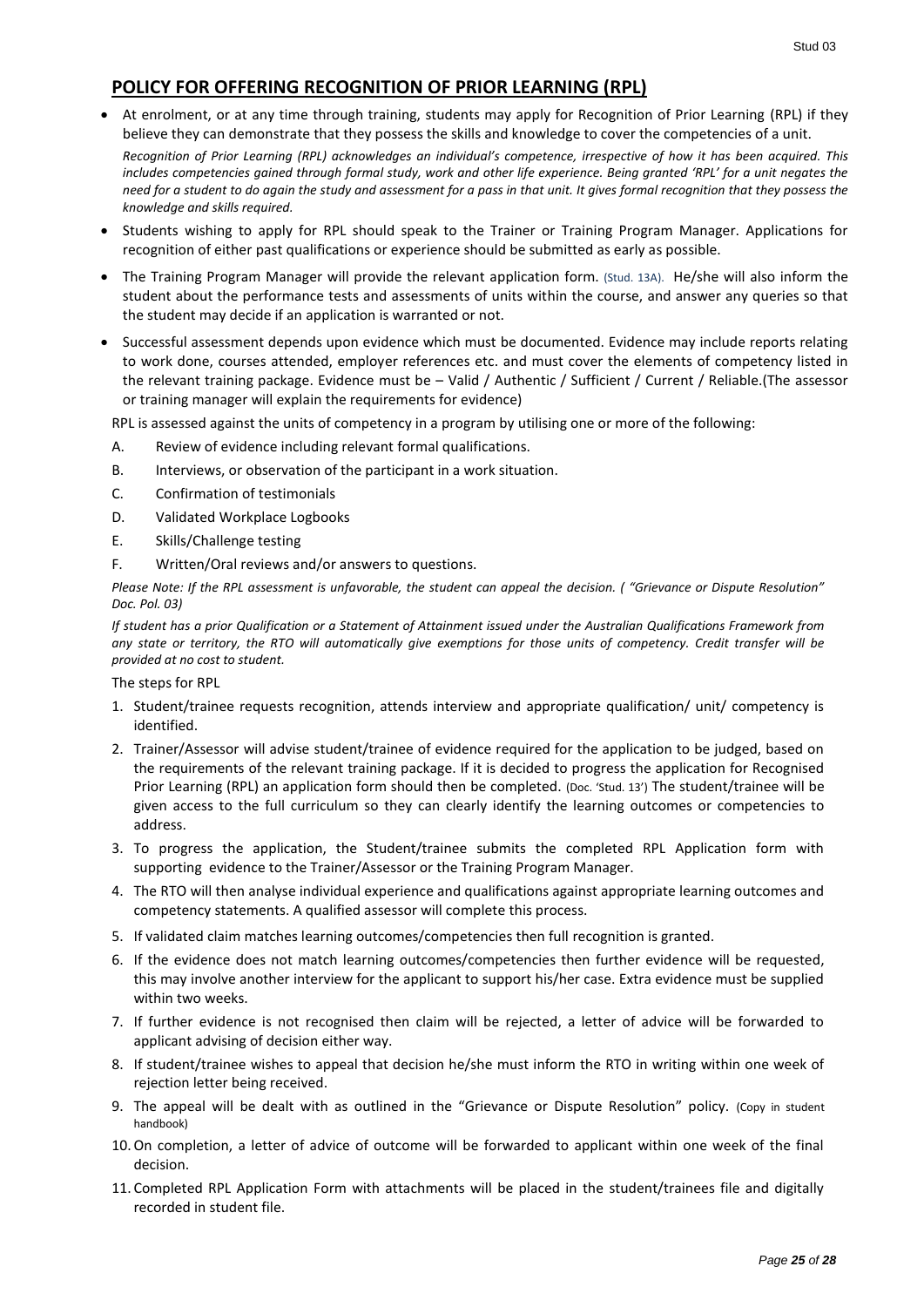12. NOTE: CQ Education do not qualify for Gov't. funding for RPL. Gov't. funded students should be processed without charge for RPL. Fee for Service students may be asked to contribute, but at a reduced price.

# <span id="page-25-0"></span>**CQ EDUCATION RECORD KEEPING**

#### **TRAINING PLAN RECORD**

The training plan record is designed to reflect all the learning and development activities you participate in. This includes time spent on your traineeship, work-based training and development, and any other learning activities you may undertake in the course of your work.

The amount of time required to be reported on learning and development activities will vary according to the number of hours per week you work. We encourage you to keep a record of you training on this page.

- If you are employed full-time, the requirement is a minimum of 12 hours (720 minutes) per month, which translates into approximately 3 hours per week.
- If you are employed part time, the required time is pro-rata. For example, if you worked 20 hours per week, it would be half of the full time load – 6 hours (360 minutes) minimum per month.

| Category                             | <b>Description Examples</b>                                                                                             |
|--------------------------------------|-------------------------------------------------------------------------------------------------------------------------|
| 1 on $1's$                           | Any meetings between a trainee and their supervisor on an individual basis.                                             |
| <b>Team Meetings</b>                 | Meetings involving trainees and other team members.                                                                     |
| <b>Supervised</b><br><b>Training</b> | Any time allocated to the traineeship and related activities under direction or supervision.                            |
| <b>Job Shadowing</b>                 | Work-based training such as learning new activities or processes or skills training by<br>watching/working with others. |
| Other                                | Any other learning and development activities not covered by other headings.                                            |

Tip: It is always easier to complete the record as you go through the month, rather than leaving it until the very end when you will find it harder to remember activities!

Please remember to:

- Sign and date the trainee section at the end of the month
- Get a Team Leader or Supervisor signature and date at the end of the month
- Hand in your training plan to your trainer when complete

If you are unsure what category to put an activity under, or have any further questions, please contact your trainer.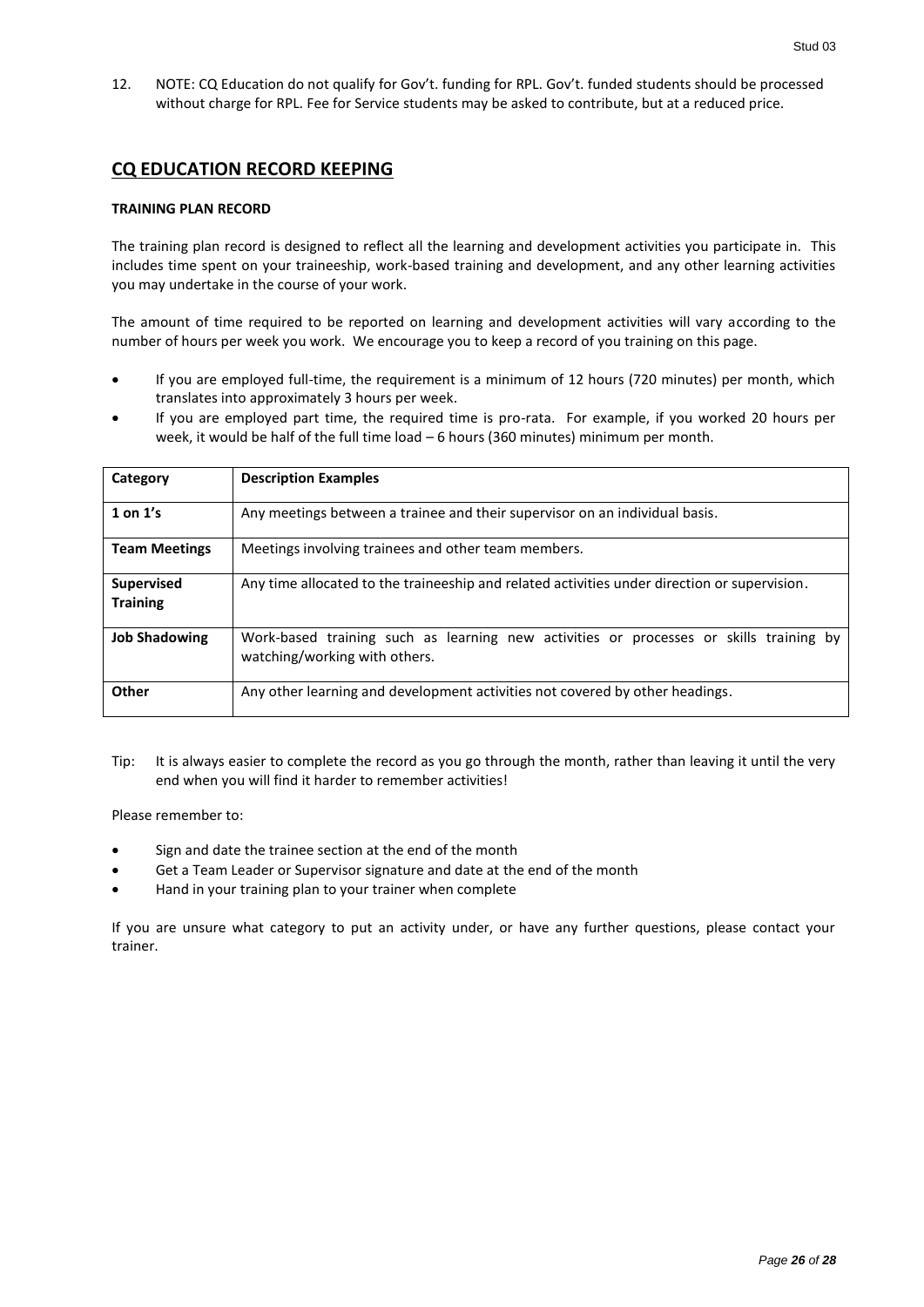# <span id="page-26-0"></span>**CHANGE OF ADDRESS FORM**

If at any stage throughout your participation your personal details change, please notify us by photocopying and filling out your new details below and giving it to your trainer or email to info@cqeducation.com.au

| <b>Family Name</b>  |        |
|---------------------|--------|
| <b>Given Names</b>  |        |
| Phone No.           | Mobile |
| E-Mail              |        |
| <b>Home Address</b> |        |
| Town / Suburb       |        |
| Postcode            |        |
| Signed              |        |